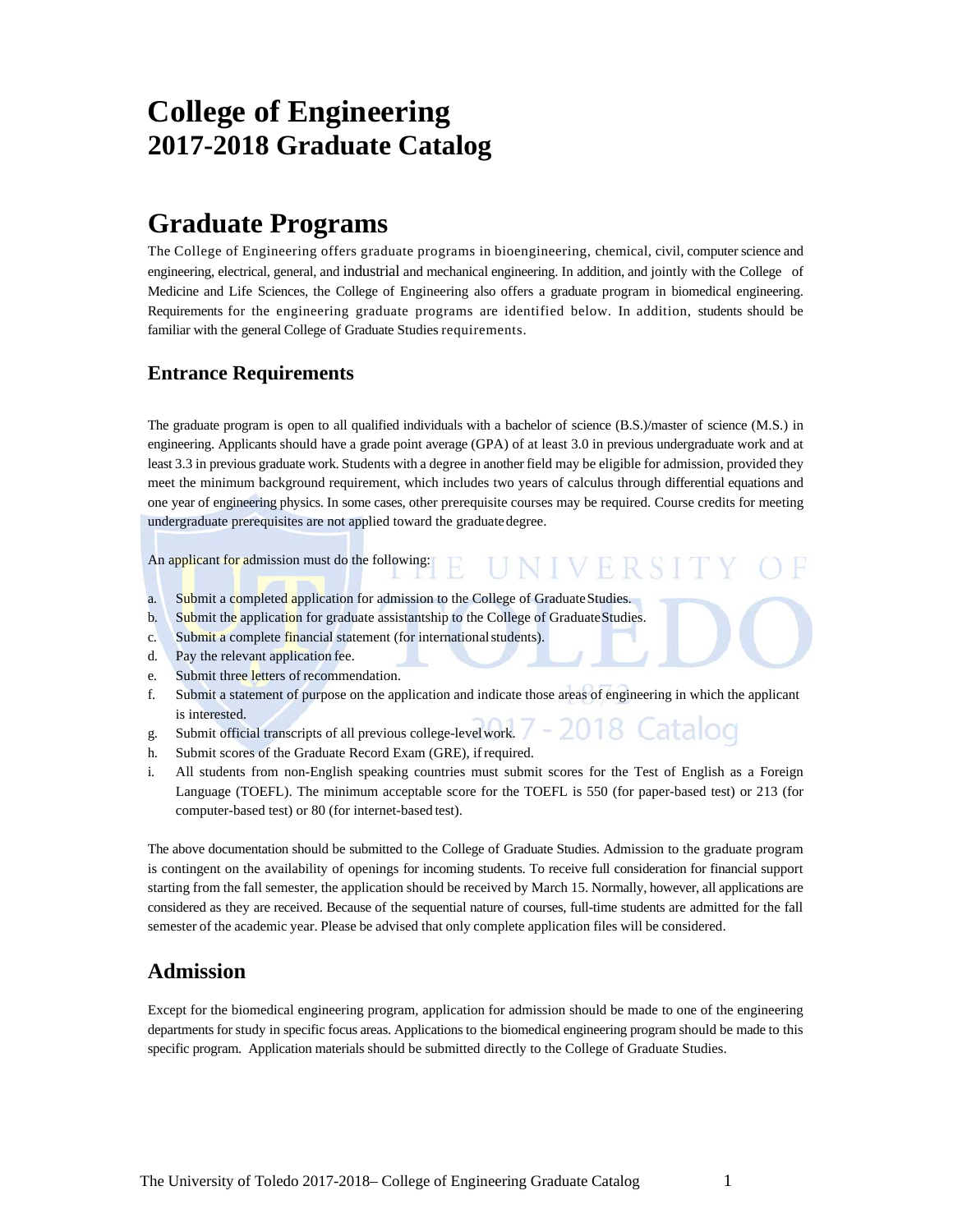To be admitted to a graduate program in the College of Engineering, the applicant must have a bachelor's degree in engineering or a closely related field. Admission is made on an individual basis, taking into account the applicant's previous academic record, the intended area of study and professional experience. Individual departments may have additional requirements, which are listed in their departmental descriptions. Generally, a GPA of at least 3.0 is required for admission. Applicants having a GPA of less than 3.0 who demonstrate potential for graduate study may be admitted to the master's program on a provisional or other basis at the option of the department. All students from non-English speaking countries must submit scores for the TOEFL; some departments will require completion of the GRE, as well. Application procedures and general requirements for admission to doctoral programs are described elsewhere in this catalog. The completed College of Graduate Studies application and all required accompanying materials should be submitted directly to the College of Graduate Studies.

The graduate program director of the department that houses the student's proposed area of study will make the admission decision, subject to departmental policies and review by the College of Graduate Studies. Therefore, the applicant should clearly indicate an area of intended concentration and/or the department of intended study. The criteria for admission include the baccalaureate and previous graduate record (grades and curricular content), the student's potential for success as indicated by professional references and relevant post-baccalaureate experience, and, for international students, the scores on required standardized tests.

Most successful applicants for the Ph.D. program will have completed a master's degree in the intended area of study or a closely related field. For an applicant who has an outstanding undergraduate record and no master's degree, direct admission to the doctoral program is available. Applicants seeking direct admission must satisfy all prerequisites for graduate study in the intended field of study and must have achieved an undergraduate GPA of at least 3.0.

### **Early Admission to M.S. in Engineering**

The College of Engineering encourages students who wish to continue their education and earn graduate degrees in engineering to take the M.S. in engineering early admission option. By entering the M.S. program prior to completing their B.S. degree requirements, talented students may begin working on their graduate research while completing B.S. degree requirements. They may apply certain graduate courses toward selected B.S. course requirements (subject to departmental restrictions).

Students enrolled in a B.S. degree program in engineering at The University of Toledo who are within 18 hours of graduation, have a minimum 3.3 cumulative undergraduate GPA, and have completed their minimum co-op work requirements may be accepted for early admission into an M.S. engineering degree program. Applications will be accepted no earlier than one year (33 semester credit hours) prior to the expected completion of the B.S. program. An expedited application package contains 1) a completed regular application for graduate admission (special student application is not accepted); 2) three letters of recommendation; and 3) a biographical sketch (one page). Students accepted through this process will be granted provisional admission to allow them to enroll in graduate level courses and will be admitted to the M.S. program in the College of Engineering upon completion of their B.S. degrees.

A student must file an M.S. plan of study immediately after being granted early admission to the M.S. program. The plan must specify up to nine credit hours of graduate course work that will be applied in lieu of specific B.S. degree requirements. The student must meet all the requirements of the M.S. program as specified by the College of Graduate Studies, the college and the department.

### **Master of Science Programs**

The master's degree programs are intended to provide advanced study in a relevant area of engineering. The programs provide sufficient flexibility to allow students to develop an area of specialization, broaden their educational experience into additional areas of engineering, or synthesize an integrated program of interdepartmental studies through a thesis or project.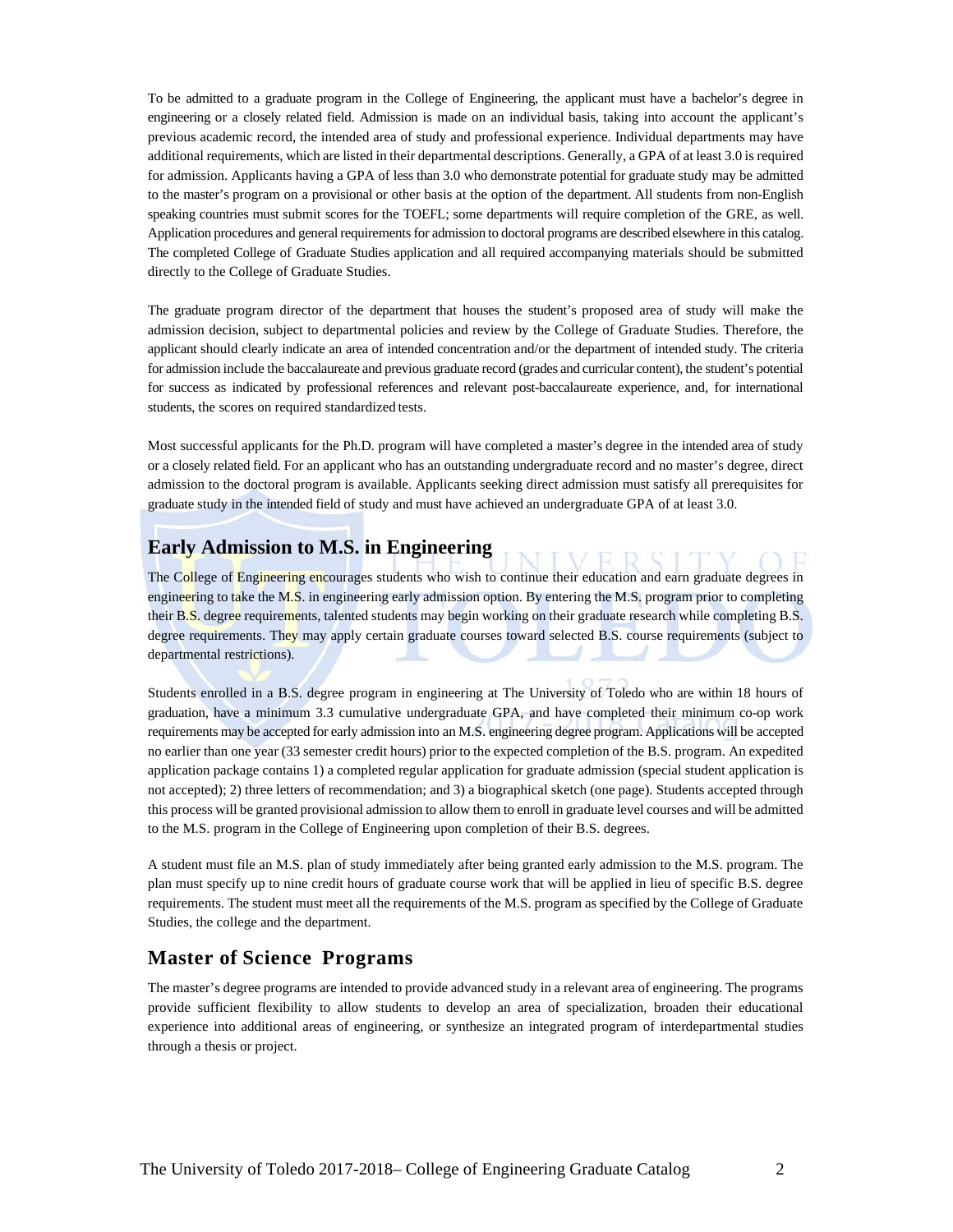### **Plan of Study**

The Master of Science in engineering, Master of Science in bioengineering, Master of Science in chemical engineering, Master of Science in civil engineering, Master of Science in electrical engineering, Master of Science in industrial engineering, and Master of Science in mechanical engineering are offered with the following options:

- 1. **Master of Science degree with thesis option:** A minimum of 30 credit hours of approved graduate study, including nine credit hours of master of science thesis under the supervision of a faculty member, is required. Students are required to submit a written thesis and successfully complete the oral defense of the thesis work. Additional guidelines and requirements may exist for individual departments.
- 2. **Master of Science degree with non-thesis option:** The master of Science degree with non-thesis option is available with the approval of the department chair or the department graduate program director:
	- a. Master of Science degree with project option: Students are required to complete 30 credit hours of approved graduate study, including six hours of Master of Science project as specified by individual department guidelines and requirements. Students are required to submit a written project report to the department.
	- b. Master of Science degree with course work-only option: Students are required to complete 30 credit hours of approved graduate-level course work. Additional hours of course work to replace thesis or project are selected from departmental electives approved by the department chair or the graduate program director.
	- c. The Master of Science degree in chemical engineering has an additional non-thesis option, a Professional Science Masters, that requires 30 credit hours of approved graduate-level course work and 6 hours on internship.

A plan of study that specifies the entire master's program to include thesis or project and graduate course work, as well as any specified preparatory undergraduate course work, is to be developed by the student working with his/her adviser. This plan of study is to be submitted for review and approval to the department's graduate director, the department chair, the college's associate dean of graduate studies, and the College of Graduate Studies before 10 graduate credits are completed. Graduate course work is selected from that available in engineering, math, science, business and related fields to include required core courses and/or to satisfy course category restrictions specified by the individual programs. Students should consult the departmental program descriptions for additional requirements.

In order to be awarded the Master of Science degree, the student must have at least a B average (minimum GPA of 3.0/4.0) for all graduate course credits in the program as well as for their entire graduate transcript. Only credit hours obtained with a letter grade of "C" or higher, or an "S" grade for the limited number of classes offered on a satisfactory or unsatisfactory basis, will fulfill degree requirements.

### **Doctoral Degree Program**

The doctor of philosophy program in the College of Engineering is intended for academically outstanding students with appropriate bachelor's degrees. The program requires the completion and defense of a significant, original research dissertation. Potential fields of study are designated as areas of research focus by individual departments. Potential concentrations are bioengineering, chemical engineering, civil engineering, computer science and engineering, electrical engineering, environmental engineering, industrial engineering, manufacturing engineering, and mechanical engineering.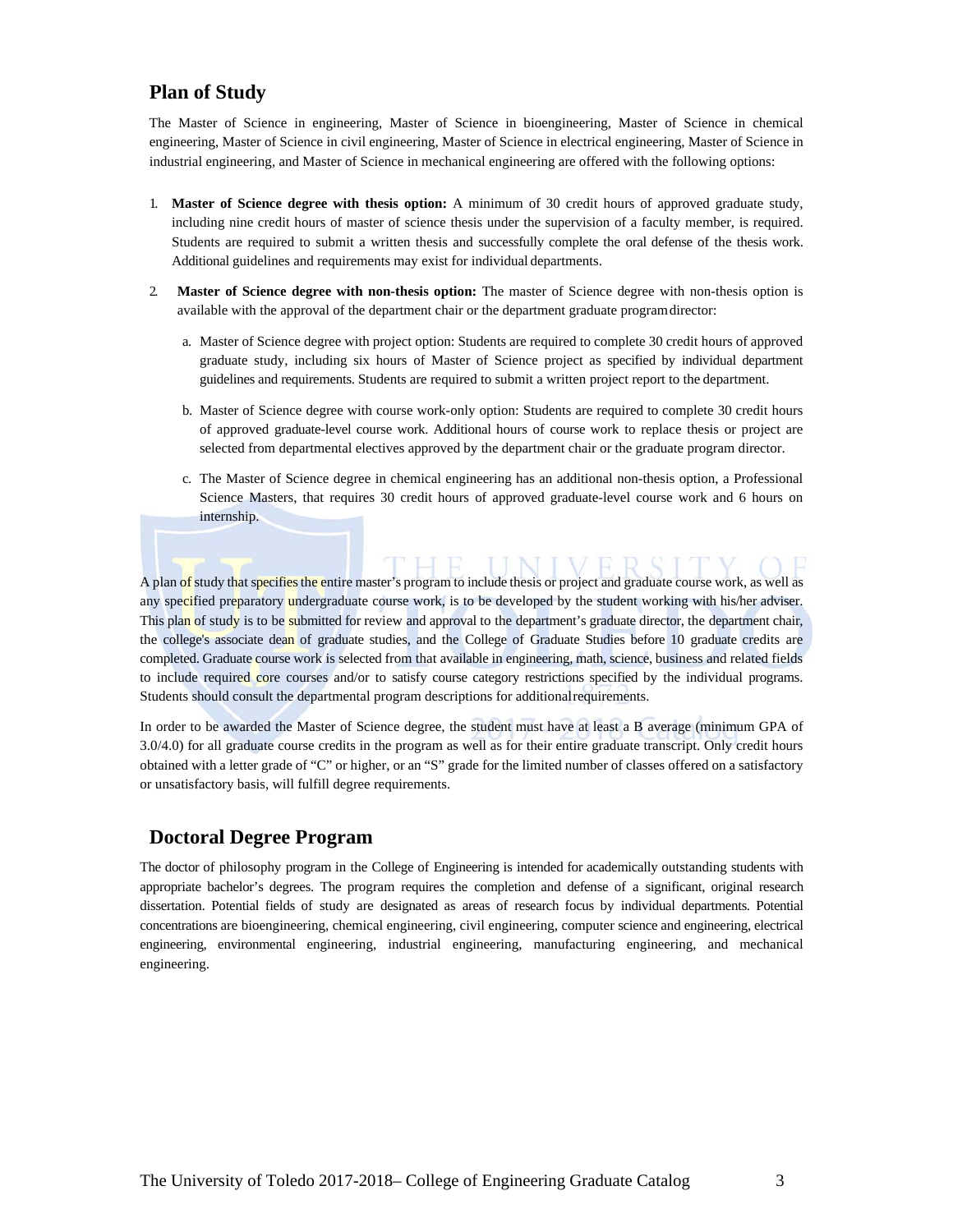### **Advisory Committee**

Doctoral students, in consultation with the graduate program director and departmental chair, should select an adviser during their first term of study. Since the adviser is expected to become the student's dissertation supervisor, selection should be based on mutual agreement and common interests, with the expectation that the student and adviser can work effectively together. Notification of the adviser's appointment should be forwarded to the department's graduate program director, the college's associate dean of graduate studies, and the College of Graduate Studies for approval.

When the student and adviser have agreed on a general area for the dissertation within the first year of study, an advisory committee should be appointed, subject to the approval of the graduate program director and departmental chair. This committee, in general, is composed of a minimum of five graduate faculty members, with at least one of whom from outside the focus area and one from outside the department of the adviser. The duties of the advisory committee include developing a plan of study that will prepare the student in the chosen field and facilitate successful completion of the dissertation; reviewing and approving the dissertation proposal; advising and assisting in the completion of the dissertation research and preparation of the manuscript; and conducting the dissertation defense. Students are referred to additional details and requirements provided in the Graduate Student Handbook of individual departments.

## **Plan of Study**

The advisory committee's first responsibility is to develop and submit for approval a doctoral program plan of study that meets all University, college and departmental requirements. This document specifies the course work and other requirements for the Ph.D.; it sets a tentative schedule for the examinations, and for presentation and defense of the dissertation proposal. Submission of the plan of study for approval to the graduate director, the departmental chair and the College of Graduate Studies also accomplishes official appointment of the advisory committee.

The plan of study requires a minimum of 45 credit hours each of dissertation and course work. (Students admitted to the Ph.D. program with an M.S. degree are granted up to 30 course work credits for their M.S. degree.) Course work must satisfy core course and other requirements specified for the student's focus area by the department.

In order to be awarded the Ph.D. degree, the student must have at least a B average (minimum GPA of 3.0/4.0) for all graduate course credits in the program as well as for their entire graduate transcript. Only credit hours obtained with a letter grade of "C" or higher, or an "S" grade for the limited number of classes offered on a satisfactory or unsatisfactory basis, will fulfill degree requirements. 2017 - 2018 Catalog

## **Residency Requirement**

The College of Graduate Studies has established an academic residency requirement in order to provide doctoral students with the opportunity to engage in intensive, concentrated study over an extended period of time in association with faculty members and other students in an atmosphere conducive to a high level of intellectual and scholarly activity.

Doctoral students satisfy the doctoral residency requirement by completing at total of 18 hours of coursework taken over 3 consecutive semesters. Enrollment in a summer term is not required to maintain continuity, but credits earned during summer terms could count toward the 18 hours required for residency. Each graduate program may exclude certain courses and credit hours from meeting the residency requirement.

Any exceptions to the residency requirement should be requested to the College of Graduate Studies on the "Residency Requirement Exception Form" that should be attached to a Plan of Study for students who have been determined by their academic program to need an exception to the residency requirement.

## **Examinations**

At the discretion of the student's department, either a qualifying examination, a comprehensive examination or both will be required prior to admission to candidacy. Please refer to departmental and University requirements for details of the qualifying or comprehensive examinations.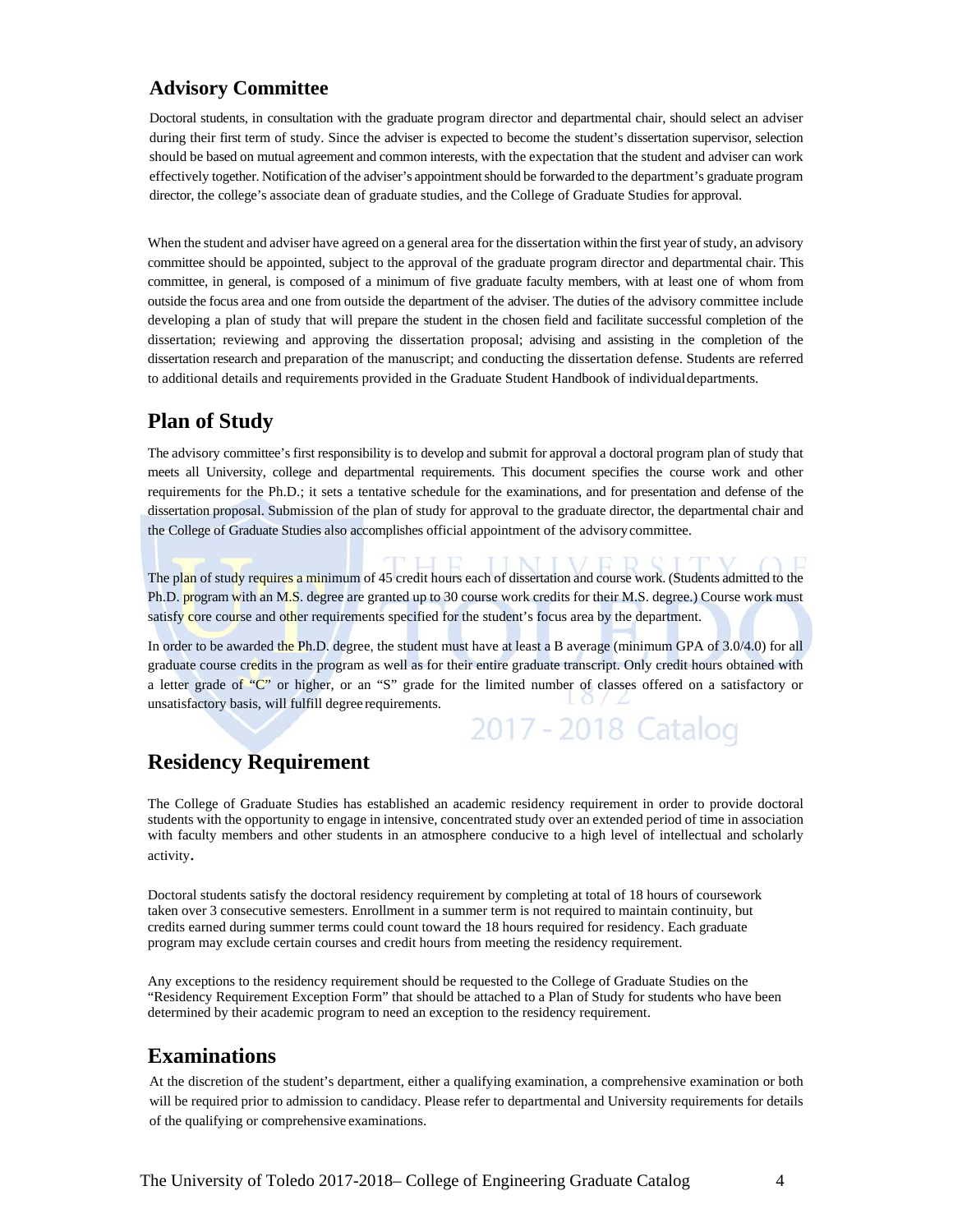## **Admission to Candidacy**

When notified the required qualifying or comprehensive examination(s) have been passed and all other departmental requirements for candidacy are fulfilled, the student should initiate formal admission to candidacy. This requires the signed approval of the graduate program director and department chair and notification to the College of Graduate Studies.

### **Dissertation Proposal**

The student, working with the adviser, should develop a detailed written dissertation proposal for presentation to the advisory committee. The proposal should state the objectives, provide appropriate background, and describe the general approach to accomplish the research clearly and completely. Specific procedures and details for the timing, preparation, distribution and defense of this proposal are noted in departmental requirements. An approved copy of the accepted proposal, signed by each member of the advisory committee, will be kept in the student's file.

### **Dissertation Defense**

After the adviser and committee have approved the dissertation proposal, the student should carry out the dissertation plan. When the adviser and student believe the work is complete and ready for defense, a dissertation manuscript should be prepared, with the adviser providing suggestions for improvement, until both the adviser and the student believe the document is ready for publication.

The student should distribute the final adviser-approved manuscript and schedule a defense before the advisory committee.

The defense is open to the public. Notice of the exam should be sent to the departmental graduate director, associate dean of graduate studies of the College of Engineering, and the College of Graduate Studies, and should be posted on College of Engineering bulletin boards.

Following the examination, the advisory committee will vote on whether to approve the dissertation and its defense. The committee will advise the student on what additions or corrections are necessary before another defense is scheduled. When the examination is passed, there are generally revisions for improvement to be implemented before final approval of the document. When the final corrected, signed dissertation is submitted to the College of Graduate Studies through the departmental graduate director, the department chair and the associate dean of graduate studies, the student is certified academically for graduation.

## **Doctor of Philosophy in BIOMEDICAL ENGINEERING**

*Mohamed Samir Hefzy, Program Co-Director from the College of Engineering Dorothea Sawicki, Program Co-Director from the College of Medicine* 

The Doctor of Philosophy in Biomedical Engineering at the University of Toledo is a joint program between The College of Engineering and The College of Medicine. The program is open to qualified students with either degrees in engineering or in science fields such as biology, chemistry, physics, mathematics, or computer science. Since prospective students have a variety of backgrounds, the requirements for admission vary.

The degree is conferred based on high scholarly attainment in the field of biomedical engineering. This program incorporates a formal entrepreneurship component in collaboration with the College of Business and Innovation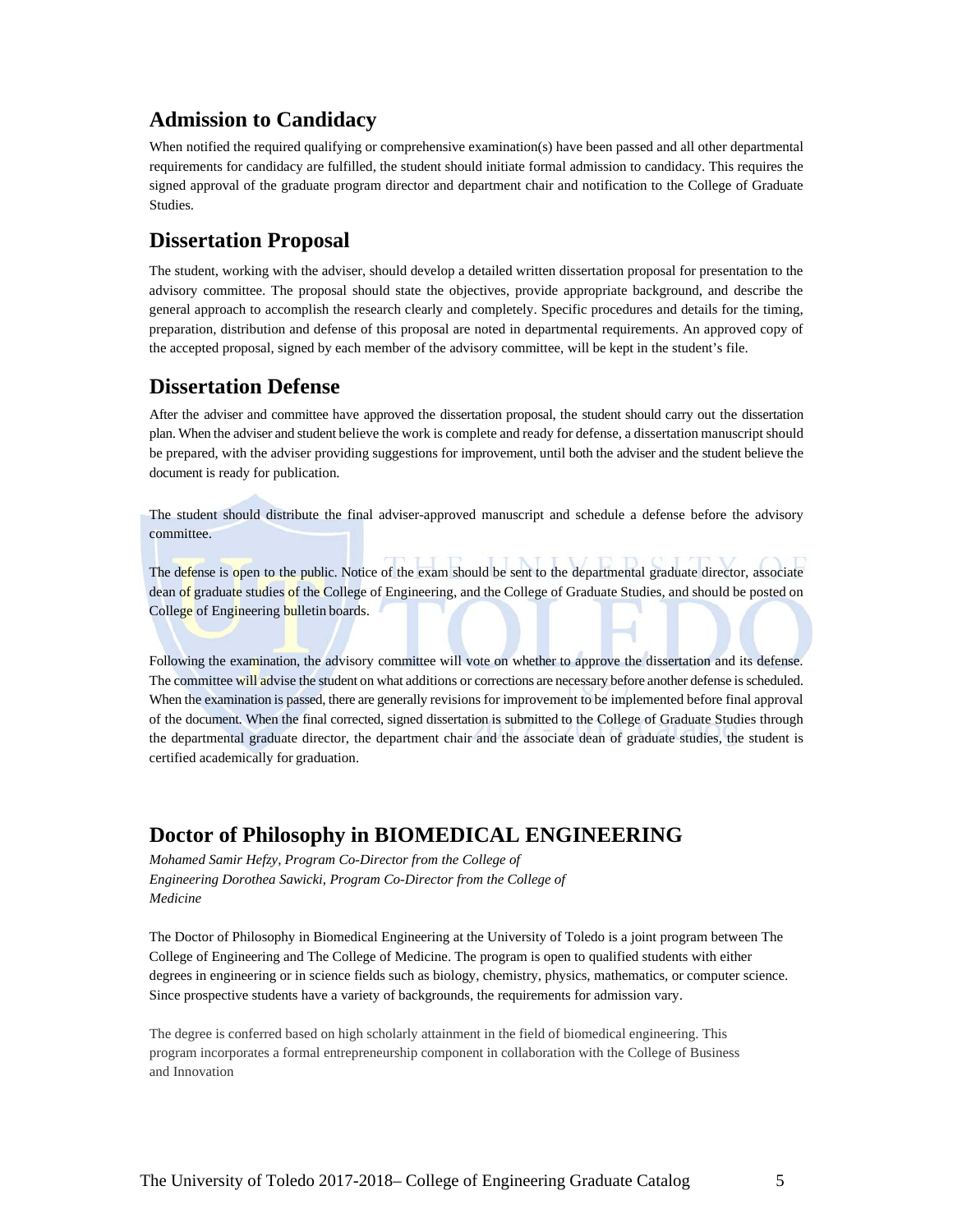(COBI) to encourage PhD students to commercialize the biomedical technology they may develop as part of their dissertation research. The curriculum also provides a PhD program for MD students from undergraduate engineering backgrounds that are interested in pursuing a dual degree and careers as physician scientists.

In addition to coursework requirements, continuation within the Ph.D. program requires that the student pass two major examinations: (1) the Ph.D. Qualifying Exam and (2) the defense of the Dissertation Research Proposal. Completion of the Ph.D. degree requires the writing and defense of the Dissertation and the writing of a business commercialization plan and/or publication of the research findings.

## **Curriculum**

A minimum of 90 semester credit hours of approved graduate coursework are required beyond the B.S. degree. For students directly admitted into the Ph.D. program with a B.S. degree, the minimum coursework requirements specified below must be satisfied.

- Register and attend a weekly seminar series in the College of Engineering or the College of Medicine and Life Sciences. Registration and attendance is mandatory every semester.
- Complete 13 hours of core coursework.
- Complete 12 hours of engineering/life sciences elective coursework.
- Complete 3-6 hours of entrepreneurship elective coursework.
- Complete 15 hours of other engineering/science elective coursework.
- Complete at least 45 semester hours of dissertation research. A student can register for dissertation research only after passing the *Qualifying Exam*.

In order to be awarded the PhD in Biomedical Engineering degree, the student must have at least a B average (a minimum GPA of  $3.0/4.0$ ) for all graduate course credits in the program of study as well as for the entire graduate transcript. Only credit hours obtained with a letter grade of "C" or higher, or an "S" grade for the limited number of classes offered on a satisfactory or unsatisfactory basis, will fulfill degree requirements.

The PhD curriculum requirements are designed to allow students maximum flexibility in selecting coursework appropriate for the research area. The curriculum for the PhD in Biomedical Engineering centers on several core course requirements in mathematics, engineering, and the life sciences. Additional technical courses are taken as needed to support the research area. In addition to the technical content, students take two courses from the College of Business on intellectual property and research commercialization, and develop a business plan to commercialize their dissertation research. Individual course selections are made by the student and the student's research advisor and/or dissertation committee.

The core courses include the following: i) Computational Physiology, ii) a math course at the 7000 or 8000 level as a prerequisite for the mathematics core course, iii) choice of one of the following two mathematics core courses: MIME 8100 Advanced Engineering Mathematics II or MATH 8510 Partial Differential Equations, iv) INDI 802 On Being a Scientist, and v) a choice of 3+ credit hours from the following College of Medicine courses: BMSP 833 CPRA in Protein Structure and Function; BMSP 834 CPRA in Genes and Genomes; BMSP 835 CPRA in Cell Biology and Signaling; BMSP 836 CPRA in Biomembranes; ORTH 790 Orthopaedic Biomechanics I or equivalent; MPHY 804 Diagnostic Radiological Physics or equivalent. Students emphasizing the biological sciences must complete at least 5 credit hours of biomedical sciences program (BMSP) courses.

The PhD in Biomedical Engineering includes an entrepreneurial component which is nurtured through close interaction with the COBI Each student in this degree program completes the course EFSB 6590 New Venture Creation as part of the approved elective coursework. Students may also elect to complete the additional graduate level COBI course EFSB 6690 Technology Commercialization.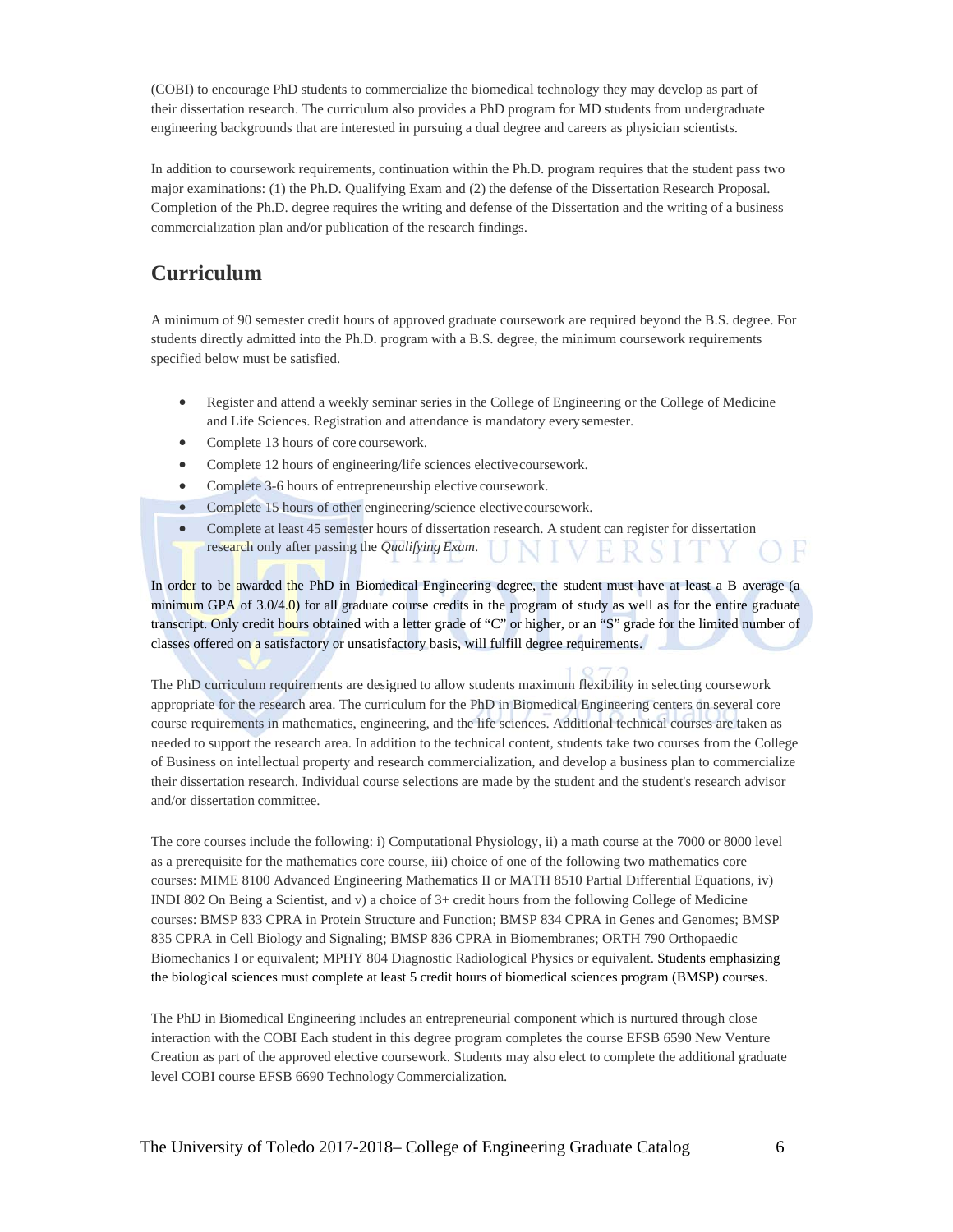## **Qualifying Examination**

The Qualifying Examination is an oral exam used to assess a student's critical thinking skills and understanding of the foundational material essential for success in the doctoral program. For students accepted into the Ph.D. program, the Ph.D. Qualifying Exam will occur after the completion of the required first year coursework comprising the core courses in physiology, mathematics and the courses from the College of Medicine and Life Sciences. The students rotate through 3 different examination topics which are mediated by 2-3 faculty members. Each testing topic lasts no more than 25 minutes; each student is asked questions of increasing difficulty until the perimeter of the student's knowledge is determined. All students are tested on the common areas of mathematics and physiology. Each student selects the third test segment from the three broad specialization areas of biomechanics, bioprocessing/molecular & cellular biology, and bioelectrical systems.

Following the finalization of the examination outcomes, the Program Co-Directors immediately notify the students tested in writing of the testing outcome. If retesting is required, the student is also informed of the date of testing and the topic(s) to be retested. Students who do not receive an outright pass on the first examination have one opportunity to retest with a passing score or are dismissed from the program.

## **Ph.D. Dissertation Committee**

Following the successful completion of the Qualifying Examination, students are expected to form their dissertation committees with the advice and consent of their research advisors. Each committee must consist of at least five UT Graduate Faculty. Affiliated Faculty must constitute the majority on each committee. Each committee must include at least one Affiliated Faculty member from the College of Engineering, one from the College of Medicine and Life Sciences, and one external faculty member usually from the College of Business and Innovation.

## **Doctoral Candidacy**

All doctoral students must meet the following requirements before being admitted to doctoral candidacy:

 Pass the Biomedical Engineering Qualifying Examination 2018 Catalog

 $18/2$ 

- Select a dissertation committee
- Obtain at least a 3.0/4.0 for all graduate level coursework

Prior to initiating dissertation research, each student must complete and file a Graduate Research Advisory Committee Approval and Assurances Form (GRAD) with the College of Graduate Studies. Students must complete this form and receive the required approvals prior to beginning any research for a thesis involving humans, animals, radiation, or bio hazardous substances.

## **Dissertation Research Proposal Examination**

The dissertation research proposal is a document written by the student describing the research to be undertaken for the dissertation. The oral examination consists of the presentation of the written proposal by the student to the dissertation committee in a closed forum. The dissertation research proposal must be written and presented within one calendar year of passing the Qualifying Examination. A student may request an extension of up to one additional calendar year with the approval of the faculty advisor.

The dissertation research proposal should describe the background, goals, hypotheses, and general methods of the proposed research. The proposal should be structured in a manner similar to an NIH grant application. Copies of the proposal must be given to all members of the dissertation committee at least two weeks before the oral presentation. The dissertation proposal must then be formally presented to the dissertation committee and defended to their satisfaction.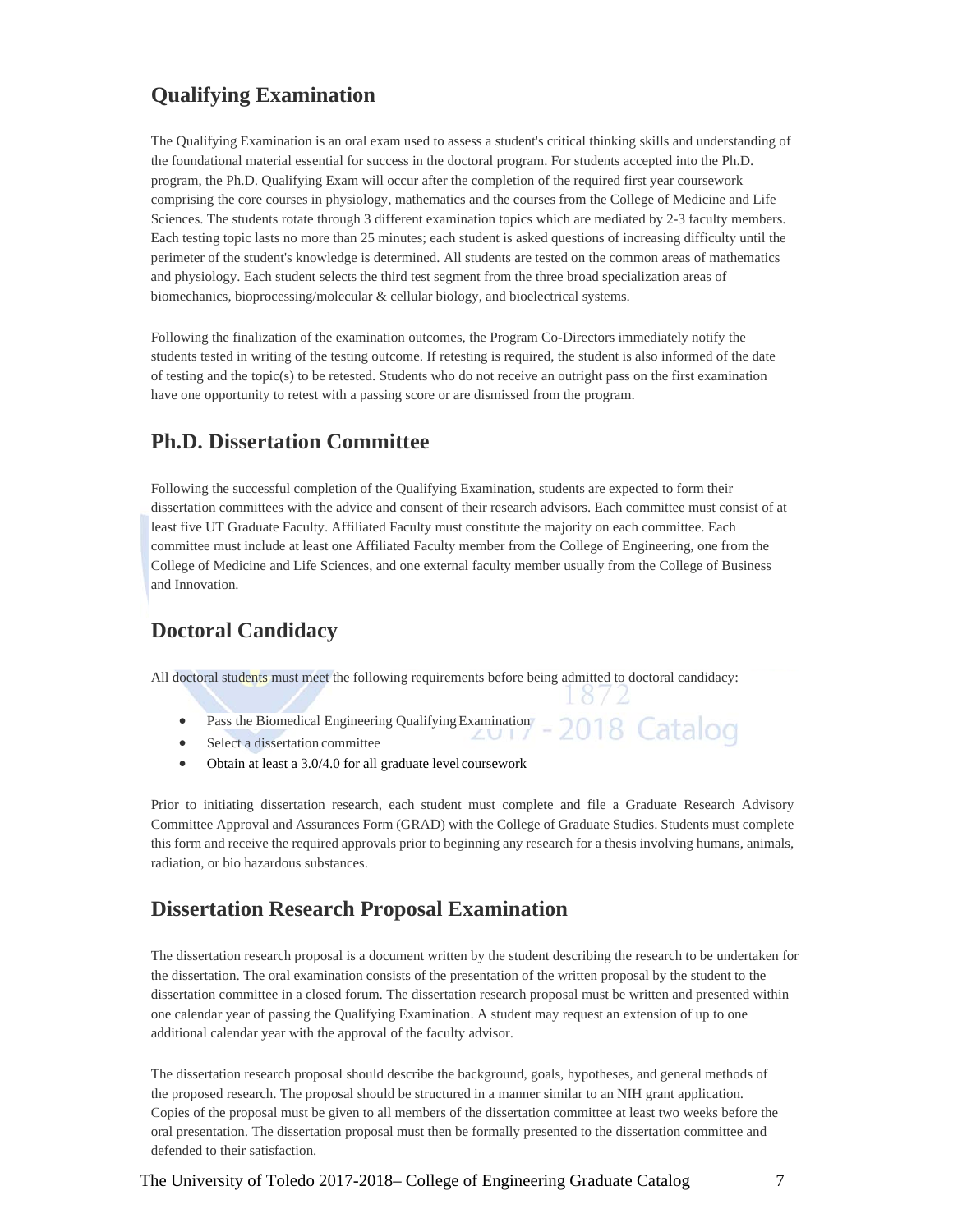## **Entrepreneurship component**

Each student will integrate his/her COBI coursework with his/her research discoveries and submits a formal business plan to commercialize the dissertation research. This plan must be presented and approved by the dissertation committee prior to the final approval of the dissertation. The committee, which includes one faculty member from the COBI, may seek the advice of others in evaluating the submitted plan.

In recognition of the fact that some students will focus on more fundamental scientific research which may have limited commercial value, a student may request from the dissertation committee a substitution of the business plan by a research equivalent of this requirement. An example of such an equivalent requirement would be evidence of submission and/or publication of two peer-reviewed journal articles.

### **Ph.D. Dissertation and Defense**

When the dissertation research is completed to the satisfaction of the faculty advisor, the student prepares a complete draft of the Ph.D. dissertation. The student must submit the final draft of the dissertation to each committee member for his or her critical evaluation and review at least two (2) weeks prior to the defense. The dissertation defense consists of a 45 minute formal oral presentation by the student, followed by open and closed question sessions. The dissertation committee then votes, and a majority of the committee must concur on the final decision. If the student does not pass the dissertation defense, then the dissertation committee, in consultation with the Program Director, will decide a course of future action.

### **Time Limit**

Doctoral candidacy automatically terminates five (5) years after admission to candidacy. All requirements for the doctoral degree must be completed within seven (7) years of admission to the Ph.D. program (registration for first doctoral level class). To continue beyond the time limit, a written request for extension to the research advisor and the two Co-Directors of the Biomedical Engineering Committee must be submitted and approved. Upon approval through the required channels of The College of Engineering, the extension request must be forwarded to The College of Graduate Studies for final review and approval.<br>2017 - 2018 Catalog

### **Master of Science in Engineering – Energy Engineering**

*Matthew Franchetti, Program Director* 

The College of Engineering at the University of Toledo offers a Master of Science degree in engineering with a concentration in Energy Engineering. The energy field, subject to ever-increasing challenges, is vital to all aspects of society and necessary for assuring a sustainable quality of life across the globe. Graduates of the University of Toledo's Master of Science in Engineering with a Concentration in Energy Engineering degree develop expertise in many complementary areas, such as public policy, energy management, energy economics and finance, and energy consulting. This highly customizable program is not just for engineering graduates with technical portfolios. With flexibility and options for coursework in law, business and finance, the concentration in energy engineering is ideal for professionals at companies that generate and distribute energy, as well as anyone seeking to manage energy portfolios in a variety of businesses and industries.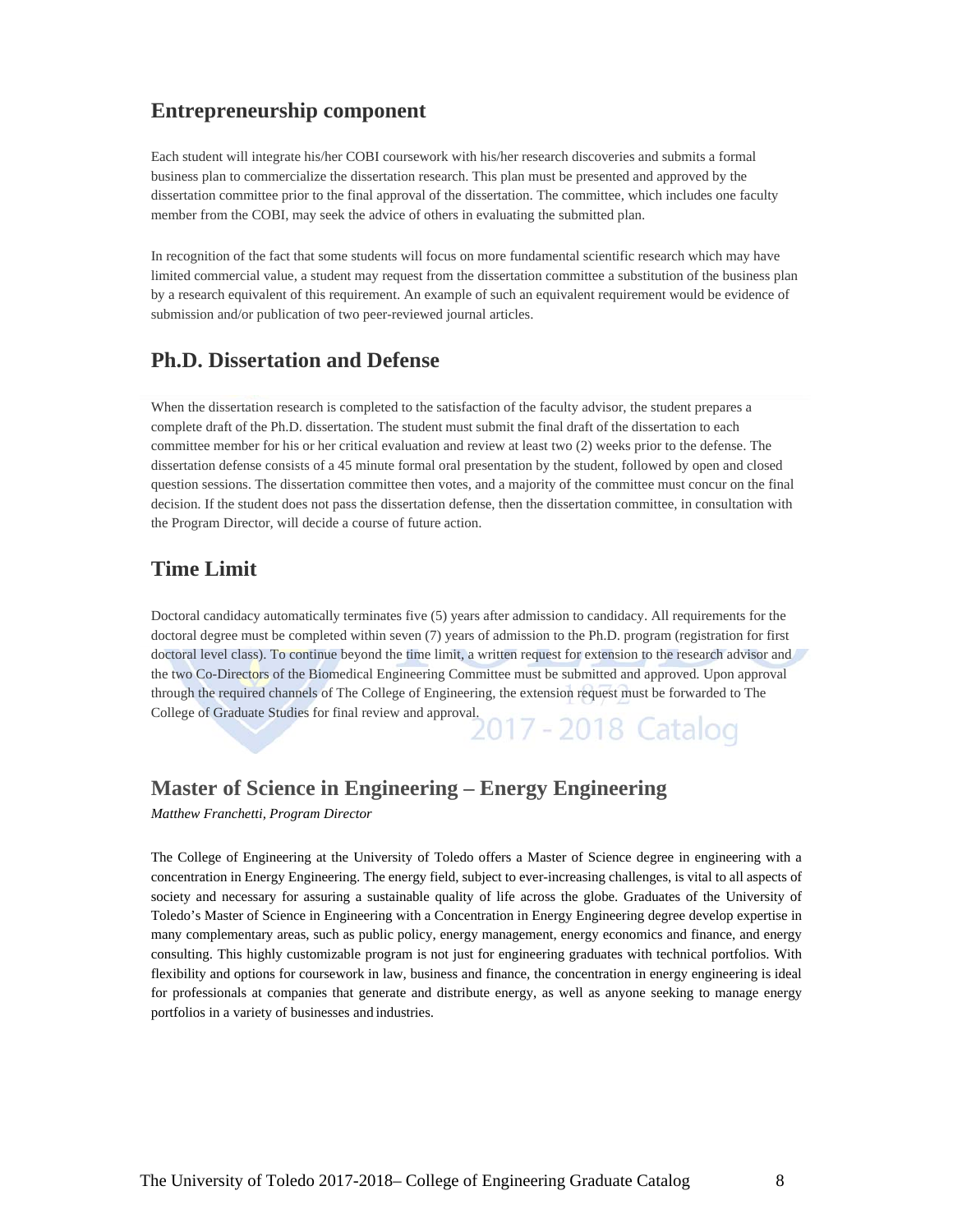#### **Degree Requirements**

The Master of Science in engineering program with a concentration in energy engineering is comprised of 30 credit hours. The project option requires the completion of a minimum of 24 credit hours of approved graduate-level course work (nominally 8 courses) and a six-hour practice-oriented project in consultation with their advisor, for a total of 30 credit hours. The coursework option requires the completion of at least 30 credit hours of approved graduate-level course work (nominally 10 courses).

Additionally, the Master of Science in engineering program with a concentration in energy engineering at the University of Toledo has three options for specialization:

- A. Power generation and distribution (option 1), or
- B. Energy utilization and management (option 2), or
- C. Advanced energy systems (option 3).

All students are expected to complete the following requirements:

- 1) MIME 5980 Energy sources, applications and economics, 3 credit hours
- 2) At least one of these law/business/management courses:
	- i. LAWM 5000 Law and the Legal System, 3 credit hours
	- ii. BLAW 6100 Business Government and Society, 3 credit hours
	- iii. MGMT 6100 Leading Through Ethical Decision Making, 3 credit hours

3) At least one of the following two engineering courses:

- i. CVLE 5690 Sustainability Engineering, 3 credit hours
- ii. MIME 5820 Sustainability Analysis and Design, 3 credit hours

Students in option 1 (specialization option A) must also take the following engineering course:

i. EECS 5240 Power Systems Operation, 3 credit hours, *or equivalent* 

Students may meet their coursework requirements by completing the requirements above, as well as any of the approved elective courses in consultation with their academic advisor. Elective courses may be taken on campus or via distance learning. Several graduate offerings from the College of Engineering, the College of Business and Innovation and the College of Law are available for selection.

Students following the coursework only option may take up to 6 hours of approved independent study toward the 30 credit hours requirement. Students will find it possible to complete the degree requirements in five semesters or less, depending on academic backgrounds and course loads. If students choose the project option, they may complete the course requirements in four semesters by taking two recommended courses per semester and completing the project in one or two semesters. The six-credit (6 hrs.) project for fulfillment of the project option may be accomplished in coordination with the student's employer utilizing skills learned in this program. Students should consult their advisor regarding this option.

For transfer credit, students should refer to the general policies of the College of Graduate Studies. Students may use no more than nine credit hours earned at another university with a grade of B or better toward the Master of Science in engineering, and in no case may the project be satisfied by work already completed at another institution or on the job.

In order to be awarded the Master of Science in engineering degree, the student must have at least a B average (minimum GPA of 3.0/4.0) for all graduate course credits in the program as well as for their entire graduate transcript. Only credit hours obtained with a letter grade of "C" or higher, or an "S" grade for the limited number of classes offered on a satisfactory or unsatisfactory basis, will fulfill degree requirements.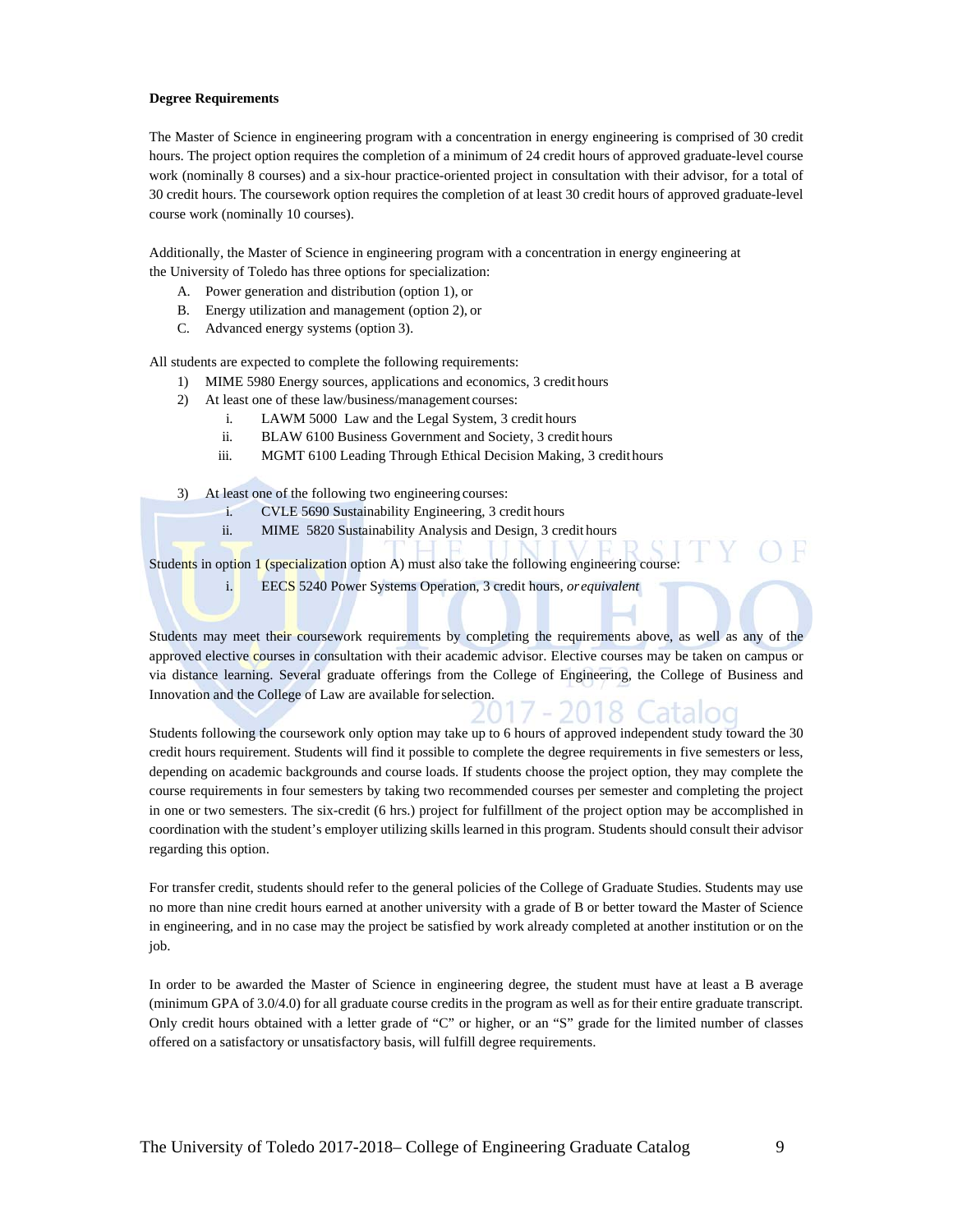#### **Admission Requirements**

To be admitted to the Master of Science in Engineering with a concentration in Energy Engineering program, applicants must have a bachelor's degree in engineering, engineering technology or in a closely related field (e.g., one of the mathematical, physical or biological sciences). Admissions are made on an individual basis and take into account the applicant's previous academic record, the intended area of study, and the capacity of the College of Engineering.

Applicants should have a minimum grade point average (GPA) of 2.7 in previous undergraduate work from appropriately accredited academic institutions or from an academic institution with high academic standards deemed appropriate and acceptable by the College of Engineering and the College of Graduate Studies. Applicants having a GPA less than 2.7 who otherwise demonstrate potential for graduate study may be admitted to the master's program on a provisional basis at the discretion of the College. Students with an undergraduate GPA below 2.7 must provide GRE scores. Information on the GRE is available on the GRE Web site: *http://www.gre.org*.

Students who graduated with a bachelor's degree from the University of Toledo do not need to submit official transcript. Students who did not graduate from the University of Toledo need to contact the office of the registrar at their undergraduate institution to arrange for transmission of their undergraduate transcripts. All students from non-English speaking countries must submit scores for the test of English as a Foreign Language (TOEFL). The minimum acceptable score for the TOEFL is 213 (for computer-based test) or 80 (for internet-based test).

Students entering the program will be required to have at least: calculus, through ordinary differential equations (3 semesters), physics (2 semesters) and chemistry and/or engineering materials (1 semester) and any three out of the following six courses: statics, dynamics, electronics, electric circuits, fluid mechanics and thermodynamics. Students lacking one or more of the above courses must take the necessary courses before entering the program.

Students can apply for special student status and take up to nine credit hours of graduate classes, which may be applied to their graduate degree program. Students with special status can be admitted as regular graduate students at a later date.

For additional information regarding this program, please consult the College of Engineering's Web site at http://www.utoledo.edu/engineering/graduate-studies/energyengineering.html or contact EnergyEngineering@eng.utoledo.edu 2017 - 2018 Catalog

## **PRACTICE-ORIENTED Master of Science in Engineering**

*Matthew Franchetti, Program Director* 

The College of Engineering at the University of Toledo offers a practice oriented Master of Science degree in engineering with a concentration in General Engineering This engineering master's degree program is intended for students who are full-time employees seeking the master's degree to facilitate career advancement or achievement of personal educational goals. It is designed for current and future managers of technology. This cross-disciplinary program combines a study in business management and engineering and presents an alternative to a traditional business management or technical Master of Science degree. To accommodate students who are full-time employees, course work for this degree program may be taken online via distance learning.

#### **Degree Requirements**

The practice-oriented Master of Science in engineering program requires 30 credit hours at graduate level. The project option requires the completion of a minimum of 24 credit hours of approved graduate course work and 6 hours of work-related project. The coursework option requires the completion of at least 30 credit hours of approved graduate course work. The student is expected to meet the following general requirements: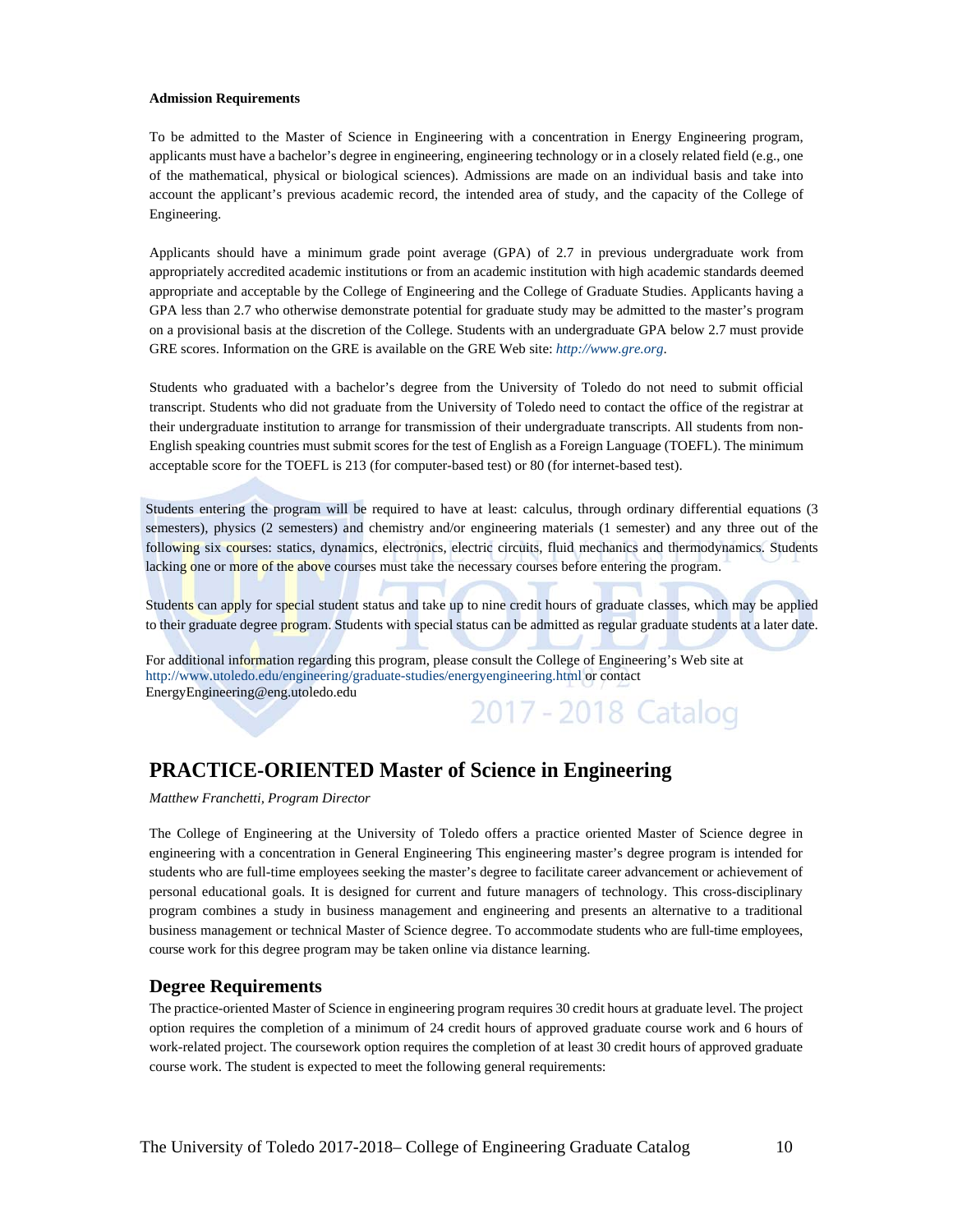- Six hours of engineering core courses to establish a common foundation in engineering. These courses include Management of Projects and Technological Innovation (GNEN 6700), Applied Probability and Statistics in Engineering (GNEN 5700), and Applications of Engineering Analysis (GNEN 5500). The engineering core courses are designed to update computer analysis skills, provide a background in applied statistics and to furnish tools for the management of projects and technological innovation.
- Six hours of business core courses that cover introduction to financial and managerial accounting, analysis of manufacturing and service systems, and business, government and society. These courses include Analysis of Manufacturing and Service Systems (OPMT 5520), Business: Government and Society (BLAW 6100) or Leading through Ethical Decision Making (MGMT 6100), and Financial and Managerial Accounting (ACCT 5000). The business core is intended to acquaint engineers, scientists and technologists with financial, managerial, and social issues that can help the engineer succeed in today's marketplace.
- Twelve to eighteen hours of engineering elective courses to support the student's focus area. Each elective course is worth three credit hours, so a minimum of four courses are required. Graduate offerings in the bioengineering, chemical engineering, civil and environmental engineering, electrical engineering and computer science, general engineering, or mechanical, industrial and manufacturing engineering departments are eligible for selection as electives.
- For the project option, six credit hours of a work-related project (GNEN 6920). The topic and other specifics of the project require prior approval of the program director and should include approval and cooperation of the employer.

The project may be completed in two semesters plus the summer. Students may complete their course requirements in four semesters by taking the recommended two courses per semester.

For transfer credit, students should refer to the general policies of the College of Graduate Studies. No more than nine credit hours toward the Master of Science in engineering may be earned at another university with a grade of B or better, and in no case may the project be satisfied by work already completed at another institution or on the job.

In order to be awarded the Master of Science in engineering degree, the student must have at least a B average (minimum GPA of 3.0/4.0) for all graduate course credits in the program as well as for the entire graduate transcript. Only credit hours obtained with a letter grade of "C" or higher, or an "S" grade for the limited number of classes offered on a satisfactory or unsatisfactory basis, will fulfill degree requirements.

#### **Admission Requirements**

To be admitted to the Practice-Oriented Masters of Science in engineering program, applicants must have a bachelor's degree in engineering, engineering technology or in a closely related field (e.g., one of the mathematical, physical or biological sciences). Applicants must be employed or have experience in private industry, government or nonprofit organizations. Admissions are made on an individual basis and take into account the applicant's previous record, the intended area of study, and the needs and capacity of the College of Engineering.

Applicants should have a minimum grade point average (GPA) of 2.7 in previous undergraduate work from appropriately accredited academic institutions or from an academic institution with high academic standards deemed appropriate and acceptable by the College of Engineering and the College of Graduate Studies... Applicants having a GPA less than 2.7 who demonstrate potential for graduate study may be admitted to the master's program on a provisional or other basis, at the option of the college. Students with an undergraduate GPA below 2.7 must register and take the GRE. Information on the GRE is available on the GRE Web site: *http://www.gre.org.* Students who graduated with a bachelor's degree from The University of Toledo do not need to submit official transcripts. Students who did not graduate from The University of Toledo need to contact the office of the registrar at their undergraduate institution to arrange for transmission of the undergraduate transcripts.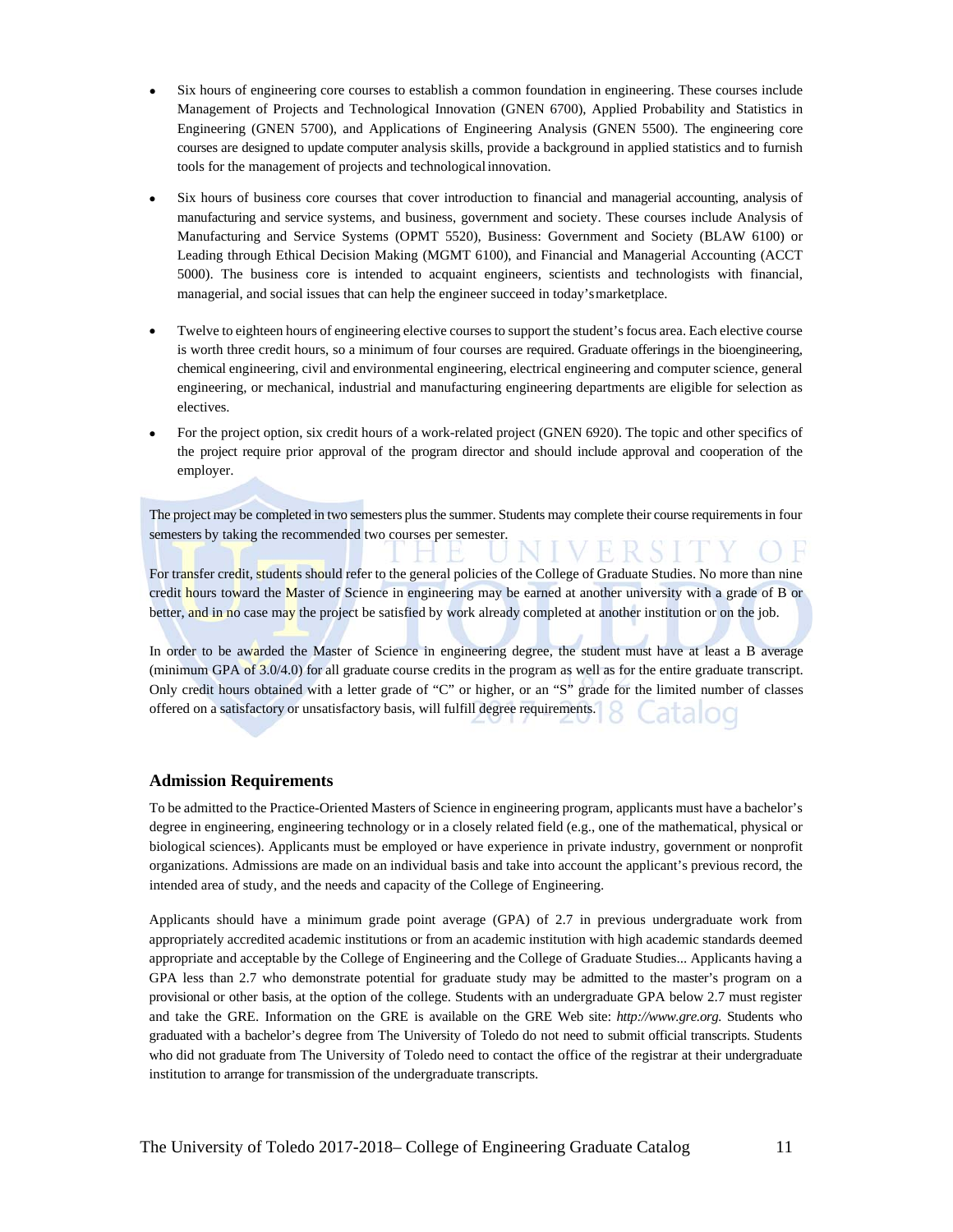Students entering the program will be required to have at least: Calculus, through Ordinary Differential Equations (3 semesters), Physics (2 semesters) and Chemistry and/or Engineering Materials (1 semester) and any three out of the following six: statics, dynamics, electronics, electric circuits, fluid mechanics and thermodynamics. Students lacking one or more of the above courses must take the necessary courses before entering the program.

Students can apply for non-degree student status and take up to nine credit hours of graduate classes, which may be applied to their graduate degree program. Students with non-degree status can be admitted as regular graduate students at a later date.

For additional information regarding this program, please consult the College of Engineering's Web site at *http://www.eng.utoledo.edu/coe/practice\_oriented\_masters/* for specific program guidelines developed in cooperation with the College of Business and Innovation.

## **J.D./M.S. Dual Degree Program**

The J.D./M.S. dual degree program offers a student who has been admitted to The University of Toledo College of Law and one of The University of Toledo College of Engineering master of science programs the opportunity to complete requirements for both the J.D. and the M.S. degrees through a program of integrated curriculum in an accelerated period of study. The program is designed for full-time students who have an undergraduate degree in engineering or its equivalent. Students with a non-engineering undergraduate degree will be required to complete all prerequisite courses required by the College of Engineering, depending on the nature of the undergraduate degree.

### **Admission**

Students should apply for the dual degree program using both the College of Law standard application form and the College of Graduate Studies application form. A joint admissions committee consisting of admission committee members from both colleges will review those College of Law applications that request dual admission. Although admission to both colleges is required before the student can begin the joint degree program, a student can begin a program in one college and later add the dual-degree program. In this case, only courses completed after admission to the dual-degree program can be counted toward the degree requirements in the discipline.

THE UNIVERSI

2017 - 2018 Catalog

## **Advising**

The College of Law and the College of Engineering, with the College of Graduate Studies, will administer and advise with regard to that school's curriculum, requirements and guidelines. Within the College of Engineering, advising is handled within the individual department of enrollment and coordinated through the associate dean of graduate studies. A dual program oversight committee will review policies and monitor the progress of students toward the dual degree completion.

## **Awarding of Degrees and Credit**

A student enrolled in the dual degree program will not receive either the J.D. or M.S. degree until all the work required for both degrees has been completed. A student who withdraws from the dual degree program and remains in either the College of Law or College of Engineering shall receive only as much credit for work in the other college as the dean may authorize under the rules of that college.

No credit for work in the other college shall be awarded unless the student achieves an acceptable grade in the college offering the course. In addition, degrees must be awarded within time limits established by the College of Graduate Studies, the College of Law and the College of Engineering.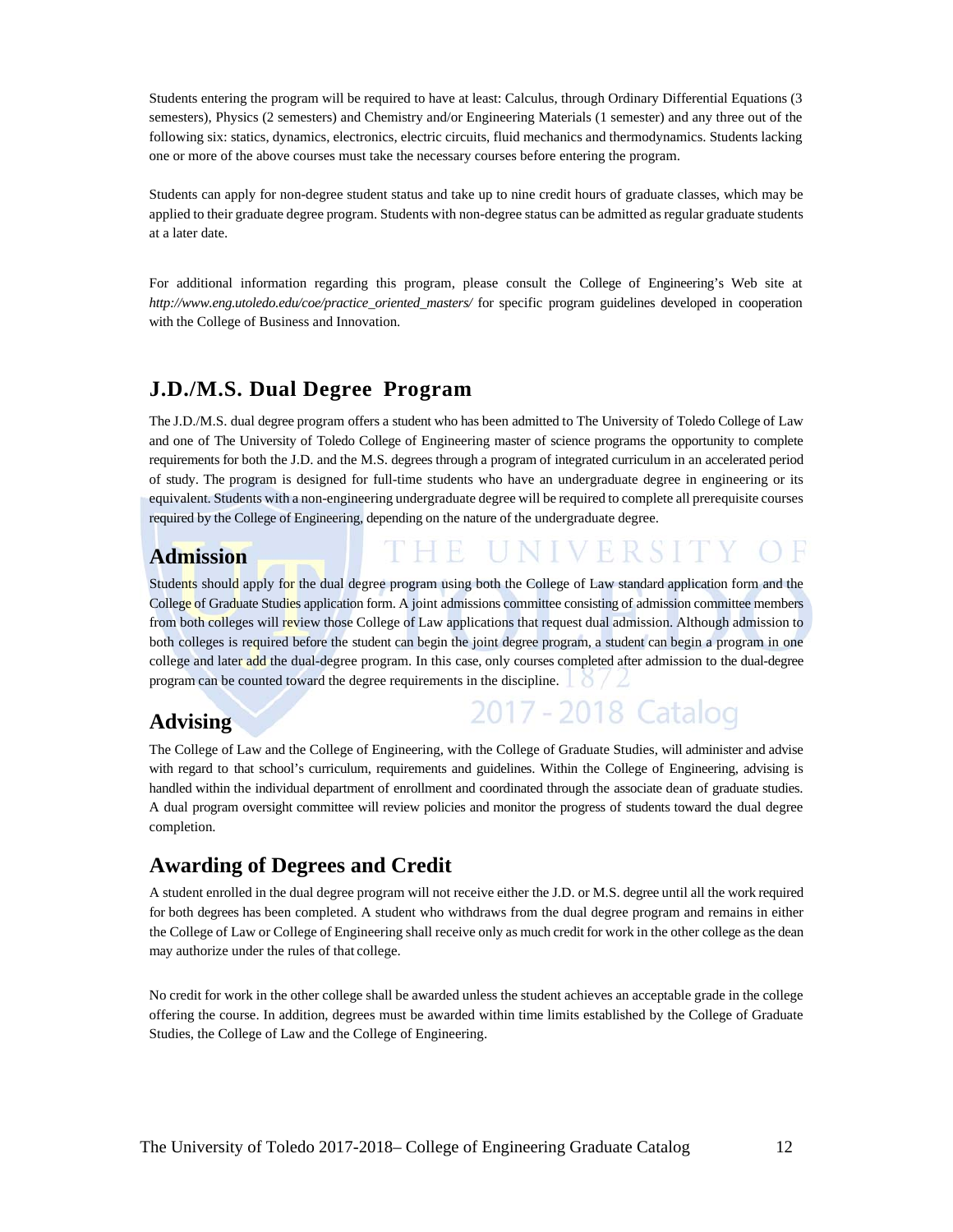### **Description of the Curriculum**

The integrated program and curriculum leads to the awarding of two degrees. The Juris doctor degree will be awarded by The University of Toledo College of Law, and the Master of Science degree will be awarded by The University of Toledo College of Engineering.

**Master of Science in Engineering Degree:** To fulfill requirements for the M.S. degree, 30 credit hours at graduate level are required, Students in the joint program may apply up to 12 credit hours of non-first year course work at the College of Law toward meeting the M.S. degree requirements. With the M.S. thesis/project option, students must complete at least 18 credit hours at the graduate level from the College of Engineering, including nine hours of M.S. thesis or six hours of M.S. project. With the M.S. course work-only option, students must complete at least 18 credit hours at the graduate level from the College of Engineering. The credit of up to 12 credit hours from the College of Law would be determined in consultation with the associate dean of graduate studies of The University of Toledo College of Engineering.

**Juris Doctor Degree:** The College of Law requires the successful completion of 89 credit hours. The dual degree program would permit up to 12 credit hours of core courses done in the College of Engineering to be applied toward the satisfaction of the 89-hour requirement. The credit of up to12 hours of course work from the College of Engineering would be determined in consultation with the associate dean of The University of Toledo College of Law.

# **Graduate Departments**

## **Department of Bioengineering**

*Arunan Nadarajah, chair and acting graduate program director* 

Bioengineering is a relatively new discipline with rapidly growing job opportunities. Bioengineers apply engineering and life science principles to study, understand, modify and control biological systems. The goal of bioengineering is to develop new technologies and techniques that can be applied to a variety of problems in medicine and in the manufacture of bio-related products.  $\mathcal{D}(1)$ atalog

UNIVERSITY

Achievement of these goals requires engineering graduates who are trained in engineering and the life sciences. The department of bioengineering is multidisciplinary in nature. It draws on faculty resources, collaborative research programs, and course offerings throughout the College of Engineering, the College of Natural Sciences and Mathematics, the College of Pharmacy and Pharmaceutical Sciences, and departments on the UT Health Science Campus and other area medical institutions.

The graduate programs in the Department of Bioengineering are open to all qualified individuals with a Bachelor of Science (B.S.) or Master of Science (M.S.) in Engineering. Students with a B.S./B.A. or M.S./M.A. degree in a related field are also eligible but students may be required to complete prerequisite courses without graduate credit. The Department of Bioengineering requires the GRE of all students for admission decisions to graduate programs.

## **Master of Science Program**

The Master of Science program in bioengineering has three options: thesis, project and coursework. The thesis option requires the completion of a minimum of 21 credit hours of approved graduate course work, 9 hours of thesis research and the successful defense of a research-based thesis. The project option requires the completion of a minimum of 24 credit hours of approved graduate course work and 6 hours of project research. The coursework option requires the completion of at least 30 hours of approved graduate course work only. All course work must be approved by the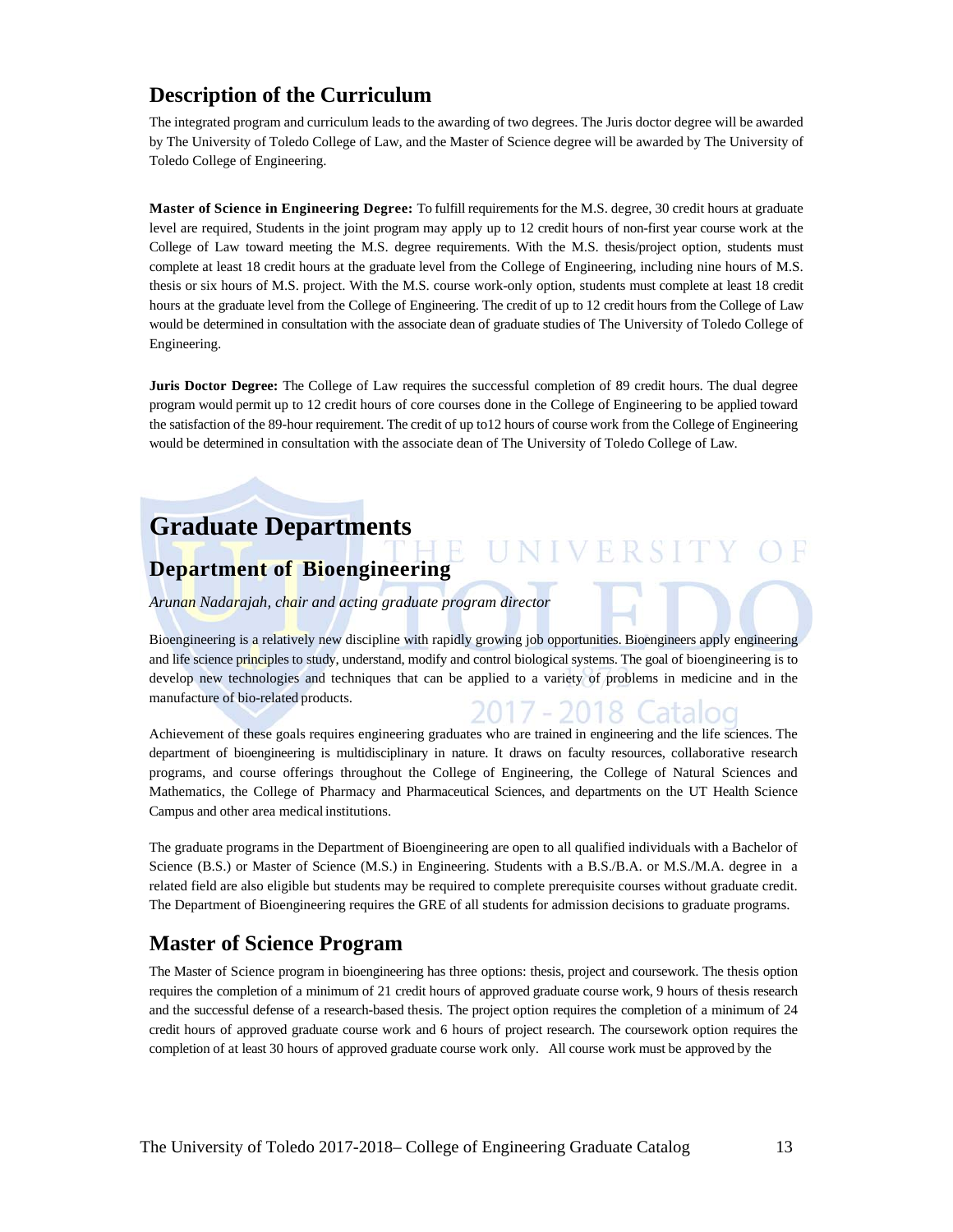student's adviser (or the graduate director). The M.S. curriculum is designed to provide a general, flexible framework for students in selecting course work that is relevant to their specific area of research. Each student must meet the following minimum general course work requirements:

- Register and attend the weekly bioengineering department seminar. Registration and attendance are mandatory every semester.
- Complete 12 hours of bioengineering core course work:

BIOE 5200 Physiology for Bioengineers or BIOE 6100 Computational Physiology BIOE 5260 Medical Imaging Systems I BIOE 6520 Orthopaedic Biomechanics BIOE 6310 Cell and Tissue Engineering Laboratory

- Complete six hours of elective course work as approved by the adviser to support the research area.
- Complete MIME 6000 Advanced Engineering Mathematics I to satisfy the mathematics requirement.
- Complete nine hours of bioengineering M.S. thesis research (thesis option), 6 hours of M.S. project research and 3 hours of additional graduate course work (project option), or 9 additional hours of graduate course work (course work option).

### **Doctor of Philosophy Program**

The doctor of philosophy degree in engineering is conferred on the basis of extended study and high scholarly attainment in the field of bioengineering. The entrance requirement for the Ph.D. program in bioengineering is the M.S. in bioengineering or another engineering field that meets the requirements of the bioengineering department. The M.D., D.D.S. and D.V.M. are acceptable, provided the student presents evidence of an appropriate engineering background at the undergraduate level, including a minimum of two years of calculus through differential equations and one year of physics. Highly qualified B.S. engineering graduates can be admitted directly into the Ph.D. program. Direct admission students will not write and defend an M.S. thesis or receive an M.S. degree en route to the Ph.D. degree.

The doctor of philosophy degree in engineering requires a minimum of 90 semester hours of approved graduate course work beyond the B.S. degree or 60 semester hours beyond the M.S. degree. For students directly admitted into the Ph.D. program with a B.S. degree, the M.S. course work and the Ph.D. course work requirements must be satisfied. All course work must be approved by the student's adviser. Each student must meet the following minimum general course work requirements beyond the M.S. degree requirements:

- Register and attend the weekly bioengineering department seminar. Registration and attendance are mandatory every semester.
- Complete BIOE 6100 Computational Physiology if not previously taken.
- Complete 9-12 hours of elective course work as approved by the adviser to support the research area.
- Complete MIME 8100 Advanced Engineering Mathematics II to satisfy the mathematics requirement.
- Complete at least 45 semester hours of dissertation research.

In addition to course work requirements, continuation within the Ph.D. program requires that the student pass two major examinations: (1) the qualifying exam and (2) defense of the dissertation research proposal. Completion of the Ph.D. degree requires the writing and defense of the dissertation, and presentation and publication of the research findings.

#### **Admission to Candidacy**

To be admitted to doctoral candidacy, all doctoral students must meet the following requirements:

- Pass the bioengineering qualifying examination.
- Select a faculty adviser and dissertation committee.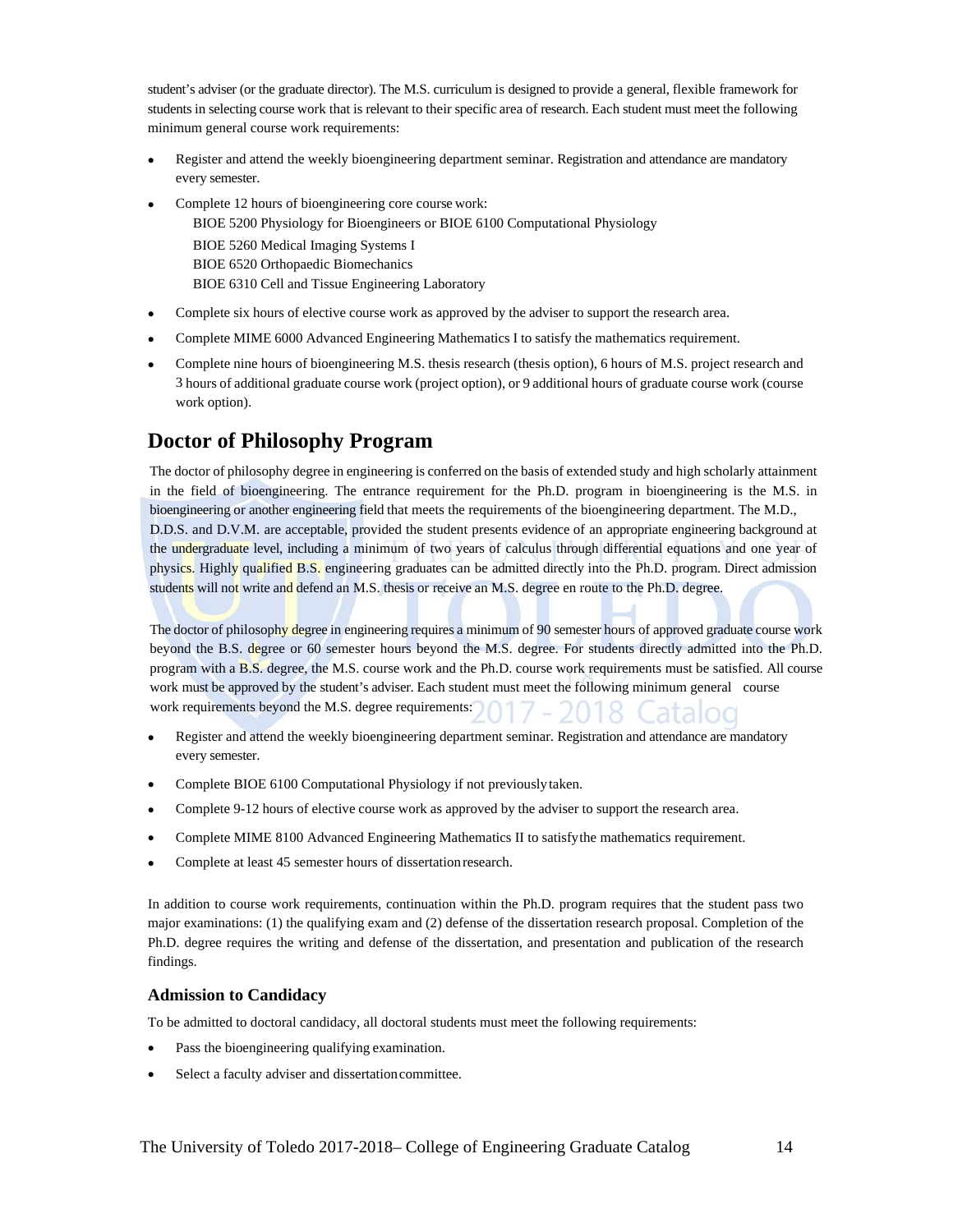- Pass the bioengineering dissertation research proposal examination.
- Earn at least a 3.0/4.0 GPA for all graduate level course work.

#### **Qualifying Exam**

For students accepted into the Ph.D. program, the Ph.D. Qualifying Exam will occur after the completion of the required first year coursework comprising the core courses in physiology, mathematics and the bioengineering core courses (see MS course requirements). The students rotate through 3 different examination topics which are mediated by 2-3 faculty members. Each testing topic lasts no more than 25 minutes; each student is asked questions of increasing difficulty until the perimeter of the student's knowledge is determined. All students are tested on the common areas of mathematics and physiology. Each student selects the third test segment from the three broad specialization areas of biomechanics, bioprocessing/molecular & cellular biology, and bioelectrical systems.

Following the finalization of the examination outcomes, the Graduate Program Director will immediately notify the students tested in writing of the testing outcome. If retesting is required, the student is also informed of the date of testing and the topic(s) to be retested. Students who do not receive an outright pass on the first examination have one opportunity to retest with a passing score or are dismissed from the program.

## **Department of Chemical Engineering**

*G. Glenn Lipscomb, chair Yakov Lapitsky, graduate program director*

The Department of Chemical Engineering offers graduate courses and conducts research in the areas of advanced materials, alternative energy, biomass conversion to chemicals and materials, polymer science and engineering, and membrane science and engineering. Students may select from a variety of courses and research topics in each area. The department offers two graduate degrees, a Master of Science in Chemical Engineering (M.S.Ch.E.) and a Doctor of Philosophy in Engineering (Ph.D.). 2017 - 2018 Catalod

Alternative energy research focuses on the production of fuels from ligno-cellulosic biomass and algae. Faculty also are developing processes for the conversion of biomass to chemicals and materials including polymers and fuels. Advanced materials are being developed for application in drug delivery, membrane materials, nano-sensors, and nano-composites. Packaging is the focus of work in polymer science and engineering, especially the development of packaging materials with enhanced barrier properties for product preservation. This work is conducted largely through the University's Polymer Institute. Finally, membrane materials and processes are being developed for desalination, waste water treatment, carbon dioxide capture, and energy production.

#### **Degree Requirements**

#### **Degree Requirements for the Master of Science in Chemical Engineering**

Students may select one of three Master of Science in Chemical Engineering (M.S. Ch.E.) degree programs: (1) thesis, (2) non- thesis coursework or (3) non-thesis project options. A Professional Science Master's Track in Green Chemistry and Engineering also is offered.

The thesis Master of Science in Chemical Engineering (M.S. Ch.E.) degree program requires completion of 30 hours of course credit, successful defense of a thesis and typically takes two years to complete. Minimum requirements are:

VERSITY OF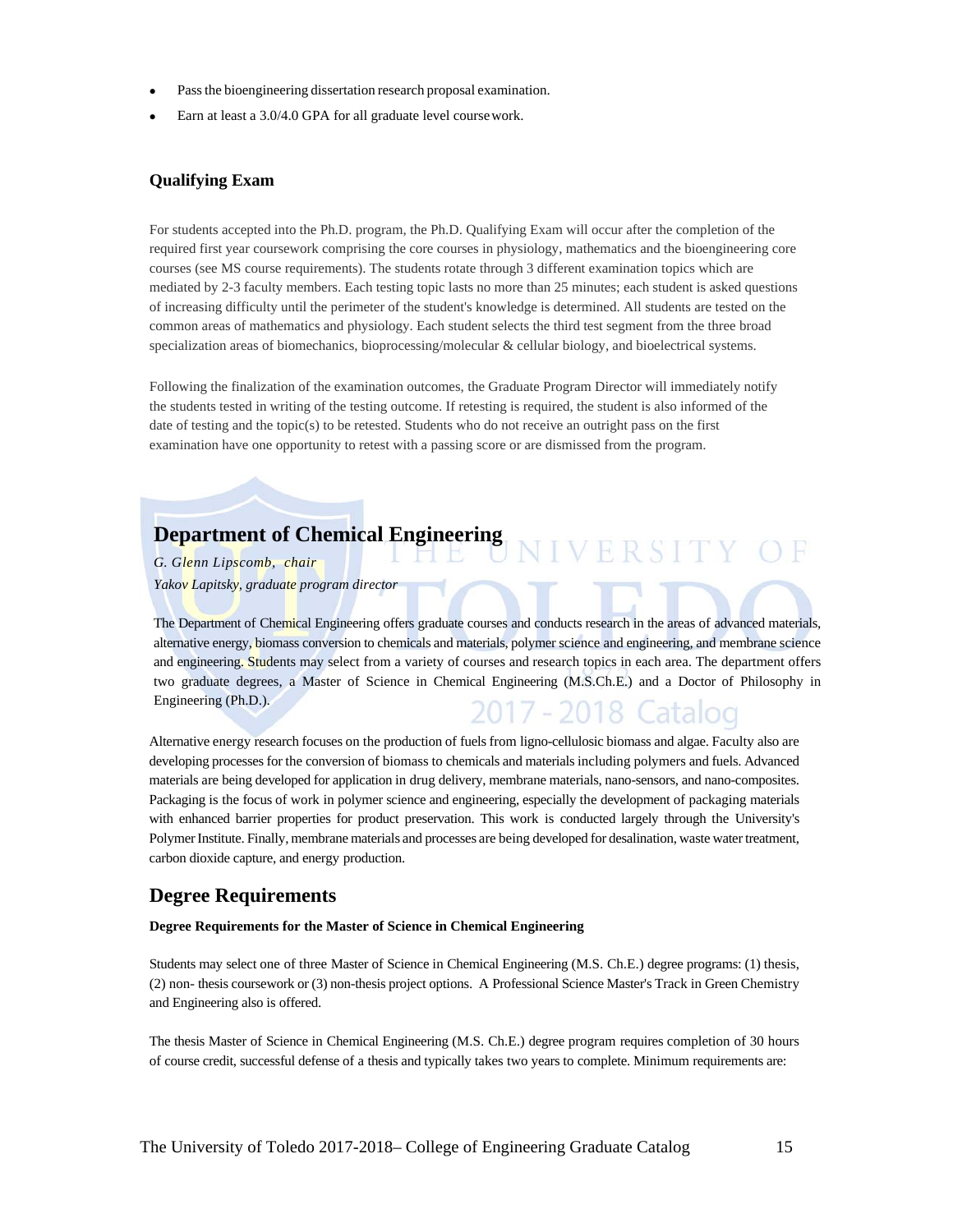- Twelve (12) hours in four (4) core chemical engineering courses:
	- 1. CHEE 6500 Advanced Chemical Reaction Engineering
	- 2. CHEE 6510 Advanced Chemical Engineering Thermodynamics
	- 3. CHEE 6550 Transport Phenomena I
	- 4. CHEE 6560 Transport Phenomena II
- Nine (9) hours of graduate course work (excluding Graduate Seminar)
- Continuous registration and attendance for the Graduate Seminar for full time students
- Nine (9) hours of thesis work completed to the satisfaction of the thesis committee and successful oral defense of the thesis before the committee in a public forum.

The non-thesis Master of Science options are: course work and project. For the coursework option, students are required to complete 30 credit hours of approved graduate study including:

- Twelve (12) hours in four (4) core chemical engineering courses (see thesis option requirements for specific classes)
- Eighteen (18) hours of graduate course work.

For the project option, students are required to complete 30 credit hours of approved graduate study, including six hours of a Master of Science project as specified. Students are required to submit a written project report to the department after approval by the chemical engineering faculty project supervisor. Specific requirements are:

- Twelve (12) hours in four (4) core chemical engineering courses (see thesis option requirements for specific classes)
- Twelve (12) hours of graduate course work
- Six (6) hours of Chemical Engineering Project CHEE 6920 completed to the satisfaction of the faculty project supervisor.
- Continuous registration and attendance for the Graduate Seminar for full time students.

Only credit hours obtained with a letter grade of "C" or higher, or an "S" grade for the limited number of classes offered on a satisfactory or unsatisfactory basis, will fulfill degree requirements. Students must maintain a grade point average (GPA) of 3.0 or above. Additionally, the graduate course work must satisfy the following restrictions:

- No more than three (3) hours of Graduate Seminar (CHEE 5930), independent study, special problems, or special topics; six (6) hours if the student opts for the course work option will count towards the degree requirements
- No more than seven (7) hours in dual level courses; courses with a minority enrollment of selected undergraduates are not restricted
- All courses must be taken at the 5000 level or higher in the College of Engineering, the College of Pharmacy and Pharmaceutical Sciences, or the College of Natural Sciences and Mathematics.

Students should carefully select their courses to enhance their educational background and complement their research activities. Additionally, all students must register for one hour of Seminars in Chemical Engineering, CHEE 5930, each semester during the academic year. This course usually is graded on a satisfactory/unsatisfactory basis. To receive a grade of "S," students must attend all seminars or provide a written explanation for their absence.

The Professional Science Masters option requires completion of 30 hours of coursework, 6 hours of industrial internship, and typically takes one year to complete. Minimum requirements are: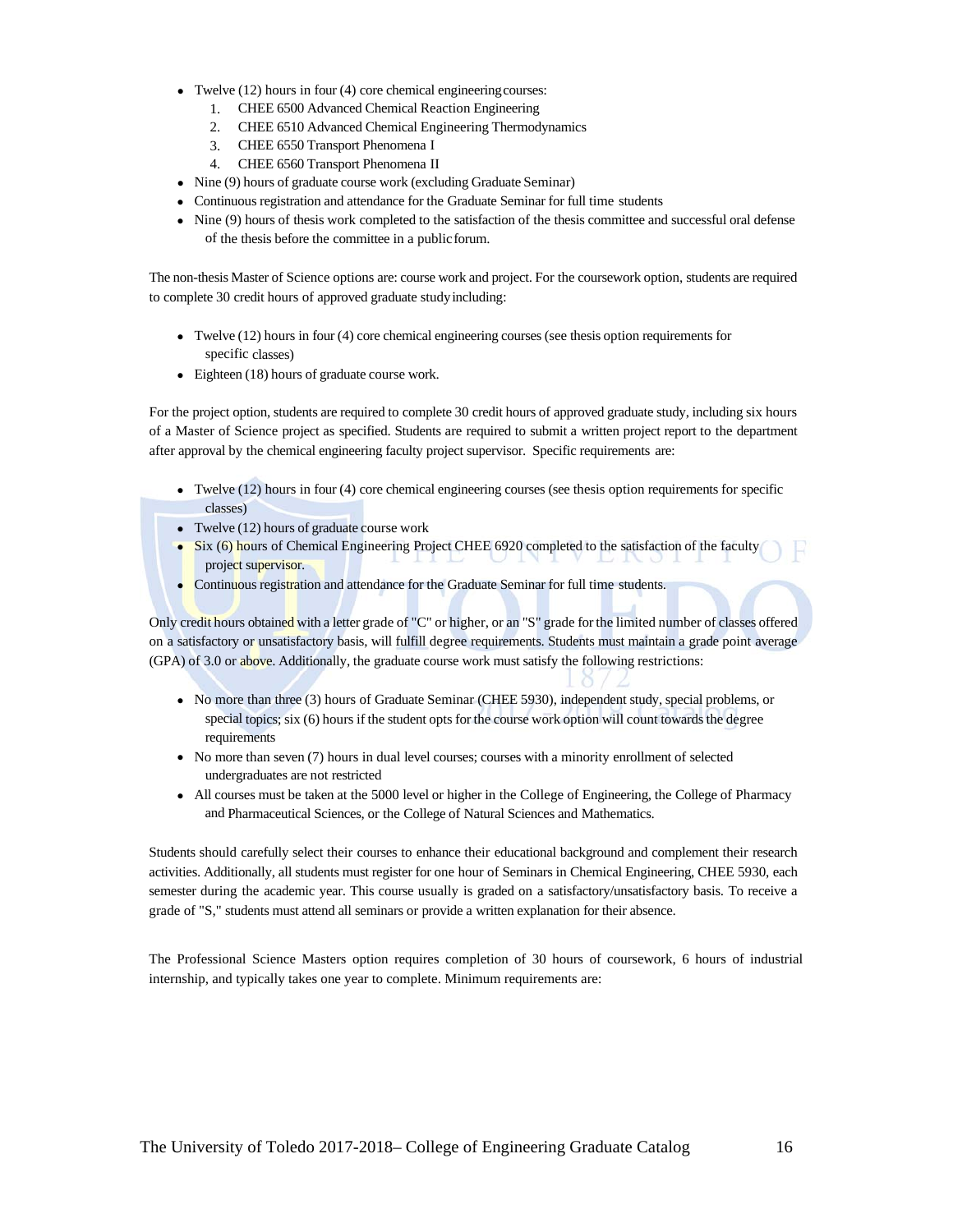- CHEM 6200 Green Chemistry (3)
- CHEM 6210 Environmental Chemistry (3)
- CHEE 6010 Green Engineering Principles for Chemical Processes (3)
- CHEE 6110 Green Engineering Applications in Chemical Industries (3)
- BUAD 6600 Supply Chain Management (3)
- EFSB 6690 Technology Commercialization OR EFSB 6590 New Venture Creation (3)
- Twelve (12) hours of elective graduate course work

Students possessing a Bachelor's degree in Chemical Engineering are required to take three additional hours of elective graduate course work in lieu of CHEE 6010.

The elective graduate course work may come from traditional areas of chemistry and chemical engineering at the 6000 level. Up to four hours of 6000 level course work in a related discipline (e.g., environmental sciences or physics) and up to two hours of independent research project (CHEE 6980) may be applied to the elective graduate course work requirement subject to the approval of the PSM program director. Research seminar (CHEE 5930) cannot be applied towards the elective graduate course work.

Six (6) hours of Graduate Industrial Internship (CHEE 6970) also are required. The Graduate Industrial Internship must be completed at an industry, governmental organization, or non-governmental organization in an area relevant to green chemistry and engineering. The PSM program director will assist in identifying Internship opportunities and must approve all placements. Students who are working or have worked part or full-time in a relevant job may request Internship credit for this work experience. The Director will evaluate all such requests and give credit if appropriate.

#### Admission of Chemistry Majors

A special program is in place for students who are Chemistry Majors, and it requires them to take required prerequisite courses. The plan assumes that two years of undergraduate calculus and one semester of physical chemistry have been completed. The student should contact the Graduate Director.

#### Polymer Option

Students may choose to pursue the Polymer Option for their M.S.Ch.E. to complete the Polymer Option, students must obtain a "B" grade or higher in four (4) of the polymer option classes listed in the Graduate Courses section. Note that some classes are offered alternating years only. Students should contact the Director of the Polymer Institute for more details regarding class content and schedule.

2017 -

2018 Catalog

#### **Degree Requirements for the Doctor of Philosophy in Engineering (Ph.D.)**

The doctoral degree requires a total of 90 credit hours split equally between course work and dissertation research. However, to be formally admitted to candidacy for the degree, doctoral students must first pass the preliminary and qualifying examinations. After admission to candidacy, the completion of 45 credit hours of course work and 45 credit hours of dissertation research, doctoral candidates must prepare a written dissertation documenting their research efforts. Final approval for graduation is contingent upon a successful oral defense of the dissertation before the dissertation committee in a public forum.

The minimum requirements for the Doctor of Philosophy (Ph.D.) in Engineering are:

• 12 hours in four chemical engineering courses: CHEE 8500 Advanced Chemical Reaction Engineering CHEE 8510 Advanced Chemical Engineering Thermodynamics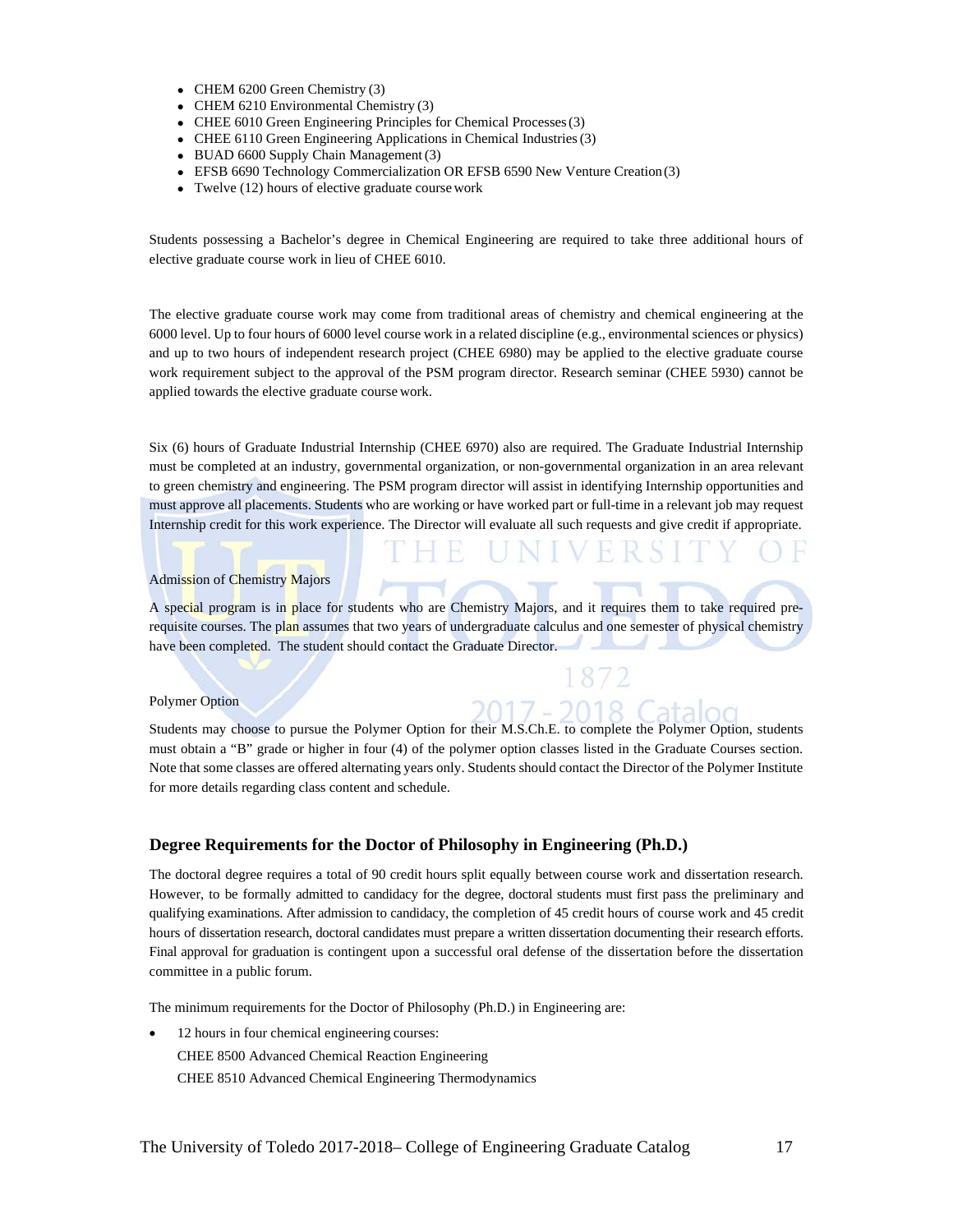CHEE 8550 Transport Phenomena I

CHEE 8560 Transport Phenomena II

- Thirty-three (33) hours of additional graduate course work
- All full-time students must register for one hour of CHEE 5930, Seminars in Chemical Engineering, each semester during the academic year. This course usually is graded on a satisfactory/unsatisfactory basis. To receive a grade of S, students must attend all seminars or provide a written explanation for their absence.
- Passage of the preliminary exam
- Passage of the qualifying exam
- Forty-five (45) hours of dissertation research completed to the satisfaction of the dissertation committee for a total of 90 credit hours. Only credit hours obtained with a letter grade of C or higher, or an S grade for the limited number of classes offered on a satisfactory or unsatisfactory basis will fulfill degree requirements. Students must maintain a grade point average (GPA) of 3.0 or above.

For students admitted with a Bachelor's degree, the graduate course work must satisfy the following restrictions:

- No more than fifteen (15) hours of Graduate Seminar (CHEE 5930), independent study, special problems or special topics
- $\bullet$ No more than eleven (11) hours in 5000 level courses
- $\bullet$ All courses must be taken at the 5000 level or higher in the College of Engineering, the College of Pharmacy, or the Biology, Chemistry, Mathematics, Environmental Sciences, and Physics Departments of the College of Natural Sciences and Mathematics
- No more than four (4) hours in 5000 level courses

The faculty may award students admitted with a Master in Chemical Engineering up to 30 hours of credit toward the Ph.D. This may include credit for core classes if the faculty deem classes taken as a Master student are comparable to the core classes. The student must satisfy all other requirements as listed above. Additional course work must satisfy the following restrictions:

- No more than three (3) hours of Graduate Seminar (CHEE 5930), independent study, special problems or special topics.
- All courses must be taken at the 5000 level or higher in the College of Engineering, the College of Pharmacy, or the Biology, Chemistry, Mathematics, Environmental Sciences, and Physics Departments of the College of Natural Sciences and Mathematics zut8 Catalod

#### *Preliminary Examinations*

The purpose of the preliminary exam is to evaluate whether a student possesses the background necessary to complete doctoral degree requirements. The oral exam is given at the completion of the spring term for all new doctoral students and covers three areas: 1) transport phenomena, 2) thermodynamics, and 3) reaction engineering.

The exam tests material normally covered at the undergraduate level as well as material from the first year graduate classes. The questions are open-ended and student responses are discussed in-depth. The faculty will evaluate students' oral communication skills and their ability to analyze problems qualitatively in addition to whether an appropriate answer is given.

Students either pass or fail the exam. The faculty as a whole will evaluate the results as well as input from the student's advisor and classroom instructors to determine the final grade. Students who fail the exam may petition the Department to consider offering a retake of the exam. If permission is not granted, then the exam failure will be final.

Students that enter with a B.S. and ultimately fail the exam are required to complete a Master's degree or leave the program. Students that enter with a M.S. are required to leave the program or pursue another M.S. degree.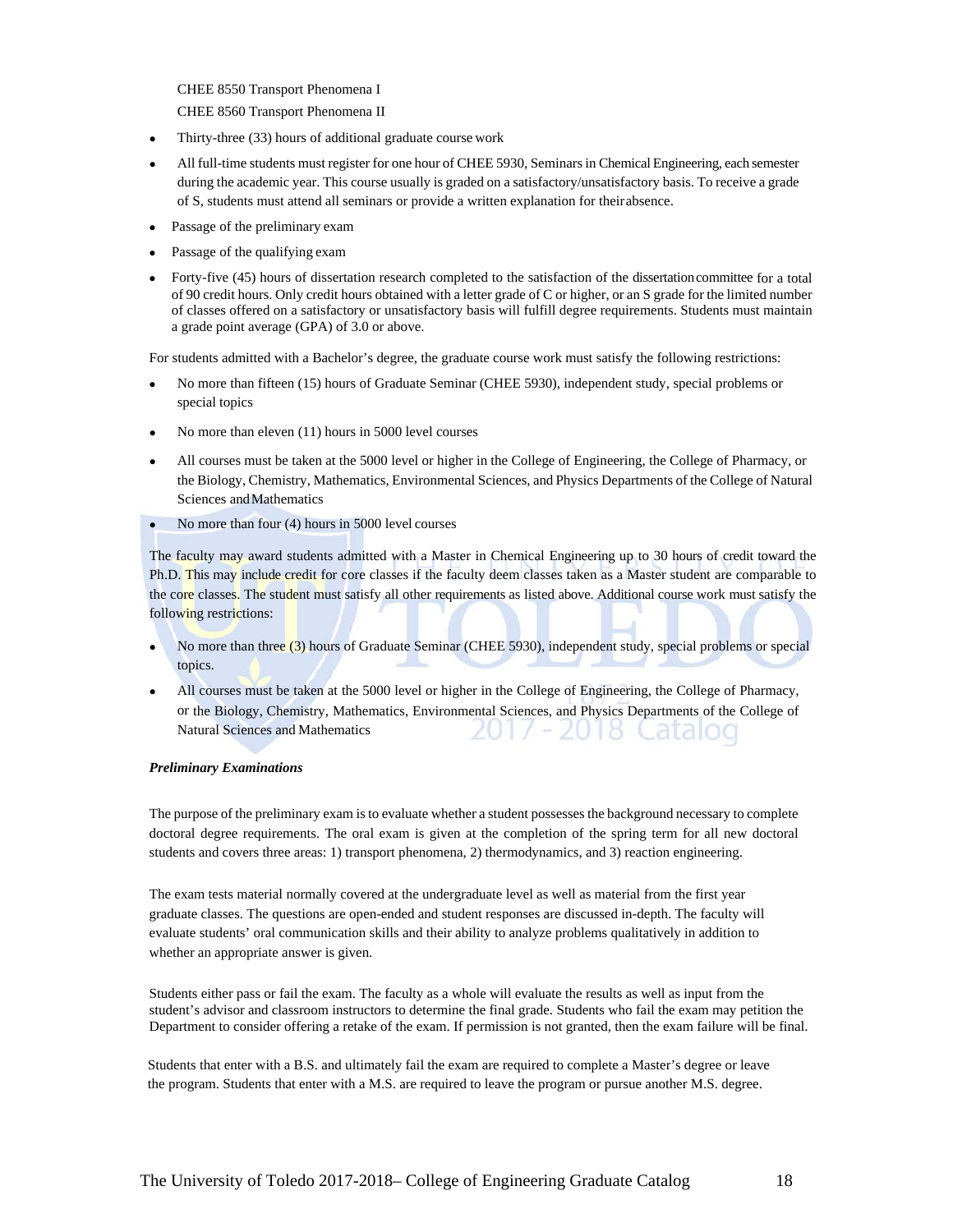#### *Qualifying Exam*

The qualifying exam consists of an oral defense of the proposed doctoral research project. The exam must be taken within one calendar year of passage of the preliminary exam. However, a student may petition the Department for extension of this time limit.

The student must submit a written proposal to their dissertation committee at least two weeks prior to the proposed exam date. The proposal should contain the following sections:

- 1. Project Summary
- 2. Research Objectives
- 3. Research Significance
- 4. Literature Review
- 5. Research Plan
- 6. Bibliography
- 7. Budget

The entire proposal should be prepared using a 12 point font and one inch margins around the page. The project summary should be double spaced and extend not more than one page. Sections 2-5 should also be double spaced and not exceed 20 pages in length. The budget should indicate both monetary and time requirements.

There are no restrictions on the student concerning preparation of the proposal. Students may consult with both faculty and other students, if agreeable.

The oral defense consists of a brief presentation of the proposal, typically 30-45 minutes, followed by a question and answer session. During the exam, the committee will assess the appropriateness of the proposed project for a doctoral dissertation and the student's ability to successfully complete it; passage indicates that the committee believes the project is suitable and the student can complete it.

If a student fails the exam, they may petition the Department to retake the exam the following term. However, a 2017 - 2018 Cataloo second chance at passing the exam is not guaranteed.

#### *Dissertation Defense*

After completing all other degree requirements and preparing a final draft of the dissertation, the student may schedule a final defense date with the dissertation committee. The Graduate School provides guidelines for dissertation preparation.

The defense is open to all faculty members of the University. Consequently, the student must submit the defense date to the Graduate School two weeks in advance to permit University-wide notification. At the same time, each committee member should receive a copy of the dissertation draft.

The defense consists of a short oral presentation, 30-45 minutes in length, followed by a question and answer session. During the defense, the committee will evaluate if the student has satisfactorily completed the proposed dissertation research and possesses a Doctoral level understanding of general Chemical Engineering and the particular research area.

If more than one member of the Advisory Committee votes against accepting the dissertation, the student fails the defense. The student may revise the thesis to address the concerns of the committee and request reconsideration. If the committee still fails the student, the student may petition the Graduate Committee of the College of Engineering to review the Advisory Committee decision.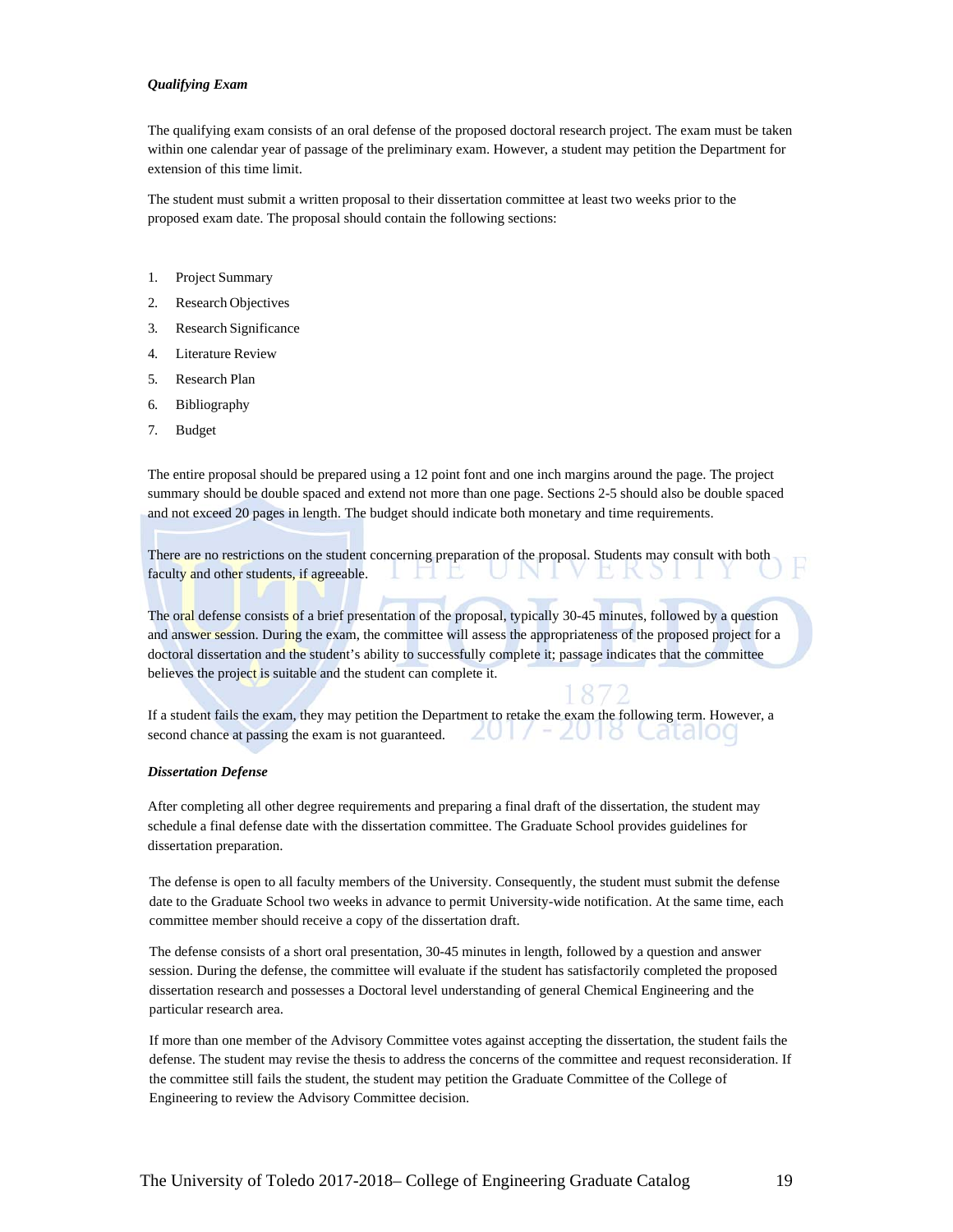#### *Polymer Option*

Students may choose to pursue the Polymer Option for their Ph.D. To complete the Polymer Option, students must obtain a "B" grade or higher in all six (6) of the polymer option classes listed in the Graduate Courses section. Note that some classes are offered alternating years only. Students should contact the Director of the Polymer for more details regarding class content and schedule.

### **Department of Civil and Environmental Engineering**

#### *Ashok Kumar, chair and graduate program director*

The department of civil and environmental engineering offers graduate degree programs and conducts research in two focus areas – environmental and infrastructure engineering. Environmental engineering includes advanced study in areas such as outdoor and indoor air quality; sustainable buildings; water infrastructure sustainability, contaminated sediments; microbial degradation of organic compounds; microbial sensors; computer modeling of contaminant release and dispersion in soils and in air; environmental decision making; air quality models for industries; risk assessment; and wastewater treatment processes. Infrastructure engineering includes structural and earthquake engineering, transportation engineering and geotechnical engineering. Geotechnical engineering includes advanced study in areas such as shallow and deep foundations, groundwater and seepage, and experimental and theoretical soil mechanics. Structural engineering includes advanced study in areas such as earthquake engineering; structural repair and rehabilitation; structural health monitoring; numerical and experimental analysis; and design. Transportation engineering includes advanced study in areas such as traffic and facility design; urban transportation planning; pavement materials' properties and design; pavement management; intelligent transportation systems; and transportation system management and economics.

The department offers two graduate degrees – master of science in civil engineering and doctor of philosophy in engineering.

## **Master of Science in Civil Engineering Degree Requirements**

For the master of science in civil engineering (M.S.C.E.) degree, a minimum of 30 credit hours is required – 21 hours of graduate course work (a minimum of nine credit hours should be at the 6000 level or above) and nine hours of thesis research (CIVE 6960) performed under the supervision of a full-time faculty member of the department of civil engineering. The department also offers an M.S.C.E. degree with a project or course work option with the written approval of the department chair or graduate program director. In the project option, a minimum of 30 credit hours is required – 24 hours of graduate course work (a minimum of 12 credit hours should be 6000 level or above) and six hours for the project report. In a course work option, a minimum of 30 credit hours in graduate course work is required, of which a minimum of 9 credit hours should be at the 6000 level or above. Courses taken on an audit basis do not count toward the degree. Additional requirements include:

- A maximum of six hours of independent study are allowed toward the degree.
- Students must prepare a plan of study in conjunction with the adviser (graduate program director for the first semester) with a concentration of required and elective courses in one of the department's research focus areas of graduate study and receive approval from the graduate program director. Required core courses in each area are determined by the faculty comprising that research area in conjunction with the graduate program director.
- No more than nine credit hours toward the M.S.C.E. may be earned at another university, and in no case may the thesis or project be satisfied by work completed at another institution.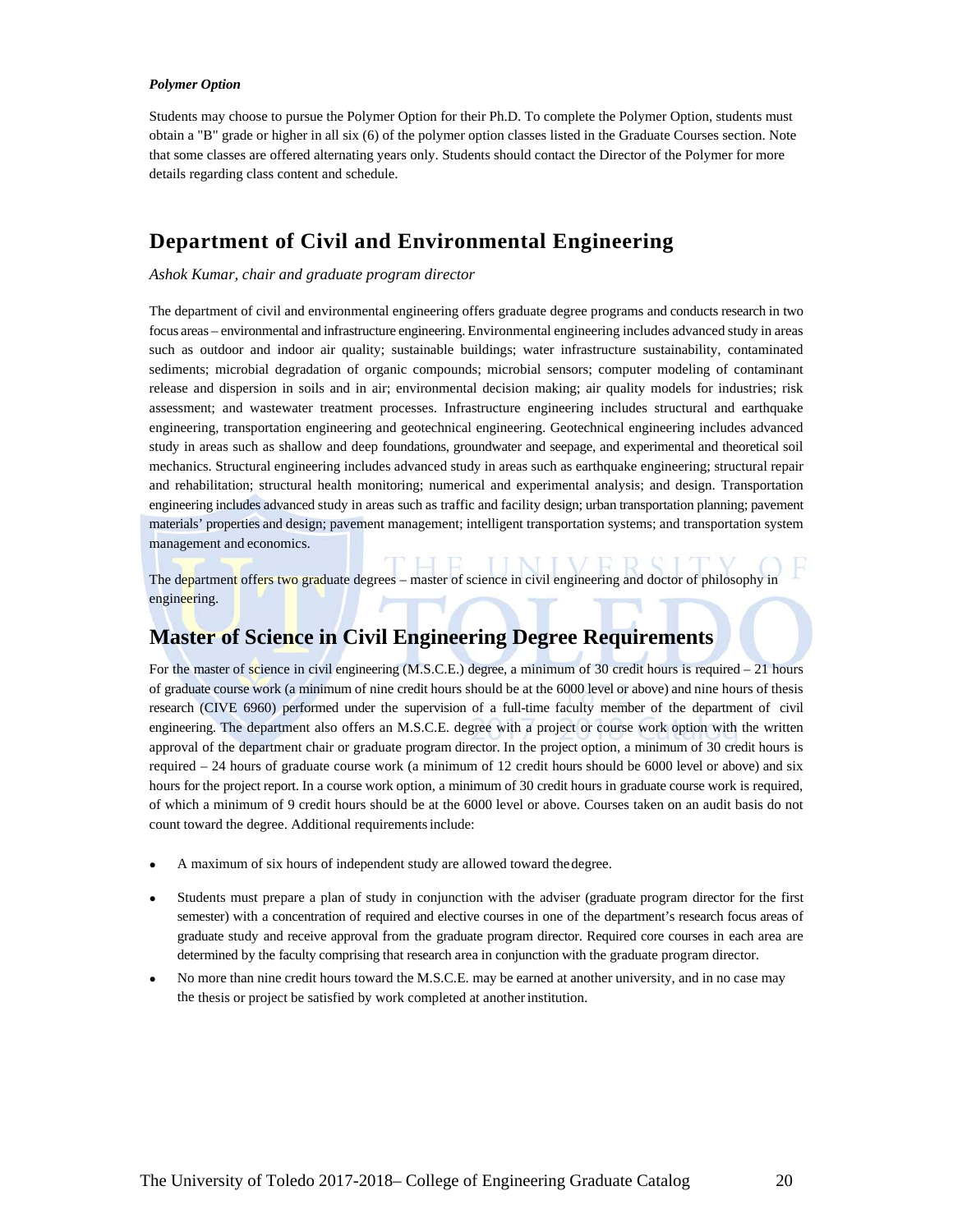## **Doctor of Philosophy Degree Requirements**

The doctoral degree requires a minimum of 90 credit hours, of which 45 credit hours are for course work and 45 credit hours are for dissertation research. To be formally admitted to candidacy for the degree, however, doctoral students must first pass a qualifying examination. All Ph.D. students should note that admission to the doctoral program does not constitute admission to candidacy. The doctoral program is normally a full-time program throughout all of the course work and the dissertation. The department of civil engineering does not encourage part-time studies in the Ph.D. program.

For the Ph.D. degree, a minimum of 60 graduate credit hours beyond the M.S.C.E. degree (90 credit hours beyond the B.S. degree) are required, of which at least 12 credit hours are for graduate course work (largely departmental), an additional three credit hours for graduate level mathematics course work, and 45 credit hours for dissertation research under the supervision of a full-time faculty member of the department of civil engineering. A minimum of 45 credit hours beyond the M.S. must be completed at The University of Toledo.

To be awarded the Ph.D. degree, the student must have at least a B average (minimum GPA of 3.0) for all credits in the program of study. Only credit hours obtained with a letter grade of "C" or higher, or an "S" grade for the limited number of classes offered on a satisfactory or unsatisfactory basis, will fulfill degree requirements. In addition, the student must be admitted to doctoral candidacy and pursue an original research problem. The research must be completed and the dissertation written and successfully defended in public before the Ph.D. degree is conferred.

#### **Admission to Candidacy for the Ph.D. Degree**

To be formally admitted to candidacy for the doctoral degree, students must first pass the qualifying examination. The purpose of the qualifying exam is to determine whether a student possesses the necessary potential to complete doctoral degree requirements. The exam consists of two parts – a written examination and an oral proposal defense. The written exam is given in the middle of the fall or spring semester. It is intended to test the breadth and depth of the student's understanding of fundamentals and the most important and basic elements of the broad area of graduate studies in which the student is specializing.

The oral defense of the proposed dissertation research is held before an advisory committee of at least five faculty members. Prior to the defense, students submit a written proposal to the committee. The defense consists of a brief presentation of the written proposal followed by a question and answer session. During the exam, the committee will assess the appropriateness of the proposed research for a doctoral dissertation and the student's ability to successfully complete it. Students must defend their proposal in the fall or spring semester following passage of the written exam. Upon passing both parts of the qualifying exam, students may apply for admission to candidacy.

After completion of a minimum of 45 credit hours of course work beyond the bachelor's degree and 45 credit hours of dissertation research, doctoral candidates must prepare a written dissertation documenting their research results. Final approval for graduation is contingent upon a successful oral defense of the dissertation before the advisory committee in a public forum.

Students applying for admission are expected to have completed a B.S. in civil engineering. Those with degrees in other areas of engineering or science will have to take certain undergraduate courses to prepare for graduate courses. These courses will be identified prior to admission and will appear on the student's plan of study.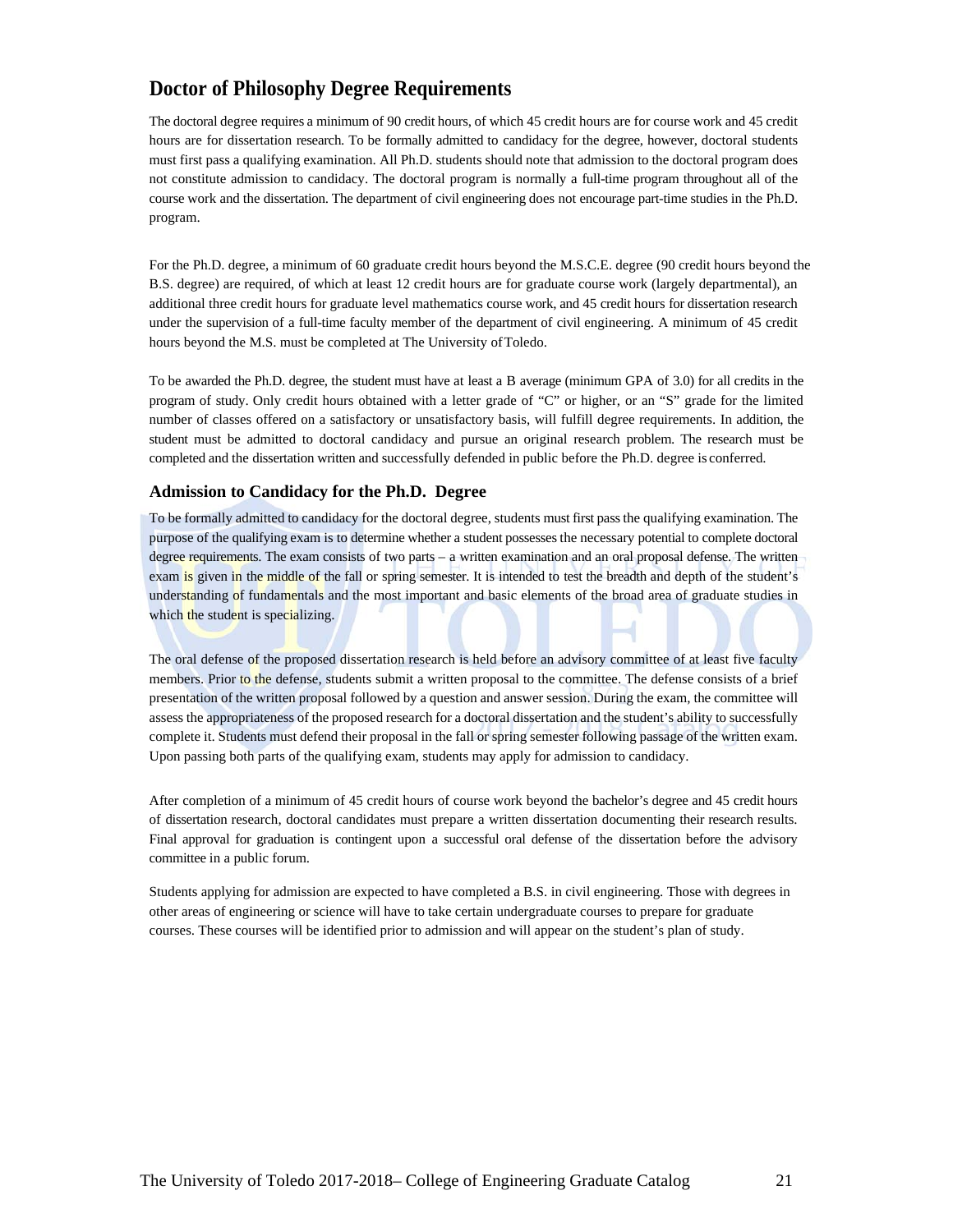## **Department of Electrical Engineering and Computer Science**

*Mansoor Alam, chair* 

*Daniel Georgiev, graduate program director* 

The Department of Electrical Engineering and Computer Science (EECS) offers advanced studies leading to the M.S. and the Ph.D. degrees. Graduate courses and research include topics in computer systems design and applications (hardware and software); communications; control and signal processing; intelligent systems; machine vision and imaging; power systems; power electronics; nano-electronic materials and devices; photovoltaic devices; laser-based advanced processing; renewable energy and smart grid; microelectronics; VLSI design automation and testing; fault tolerance and reliability; computer networks; robotics; computer graphics and visualization; automotive systems; electromagnetics; computer aided design and simulation; cyber security; hardware oriented security and trust; social networking; and high performance computing.

EECS department faculty members participate in five academic and research focus areas. Research activities of faculty often overlap the focus area, resulting in faculty participating in more than one focus area. Each focus area has a required and a recommended list of courses for all graduate students pursuing that area of specialization. Courses to complete the degree requirements are selected by the student in consultation with an adviser. The five focus areas are as follows:

#### **High Performance Computing Systems (HPCS)**

Research in the HPCS focus group includes the following topics: High Performance Scalable Software, Information Systems and Services; Virtual Systems, Computer Networking; Cyber Security; Hardware Oriented Security and Trust; Wireless and Sensor Networks; System software and parallel computing, Numerical Computing and applications, Hypermedia & Multimedia Environments, Reliable Computing, Field Programmable Gate Arrays, and VLSI Testing and Fault Tolerance.

#### **Software and Intelligent Systems (SIS)**

Intelligent systems embody inquiries into artificial and computational intelligence fields. Research in the SIS focus group includes the following topics: Artificial Intelligence, Machine Learning, Artificial Neural Networks, Data-Mining, Fuzzy Logic and Reasoning, Hybrid Algorithms, and Social Networking.

#### **Communications, Control and Signal Processing (CCSP)**

Research in the CSP focus group includes the following topics: Data Compression and Image Processing; Satellite Communication; Sensor Array Processing; Development of Hardware for Real Time Applications; Computation for Digital Receiver; and Passive Radar Systems.

#### **Power Electronics and Energy Systems (PEES)**

Electrical Engineering basically consists of two primary functions: processing information and processing energy. The research in this focus group is primarily concerned with processing energy in electrical form, but to accomplish this it is necessary to also utilize many techniques from the information sector. Therefore the research in this area depends on fields such as Power Electronics, Electro-Mechanical Machines, Energy Storage Devices, Control Systems, Computer Analysis Methods and Modeling, Real Time Embedded Systems, and Smart Grids and Meters.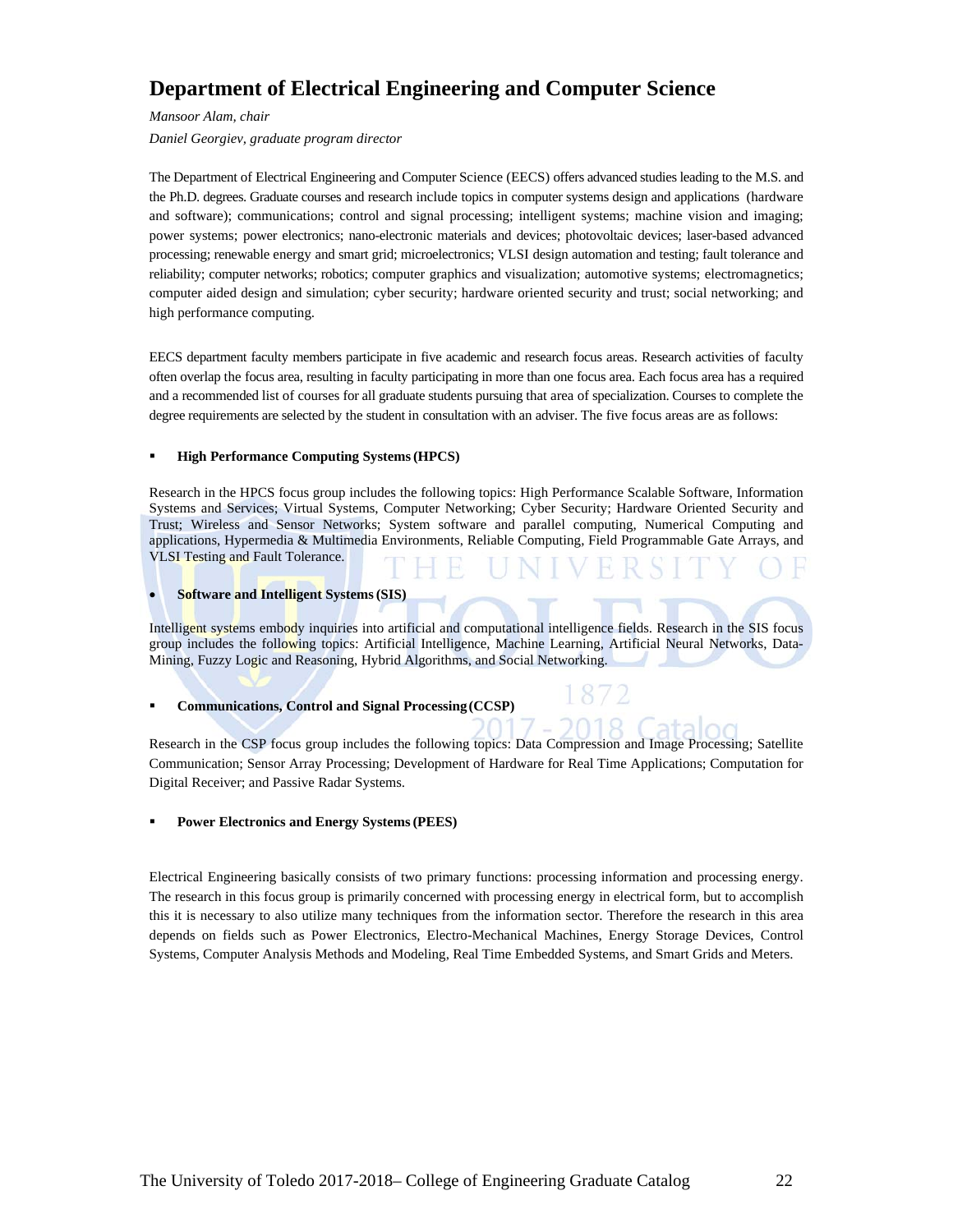#### **Solid-State and RF Devices and Systems (SRDS)**

The objectives of the group are the following:

- (i) Exploit atomic scale phenomena in developing next generation of solid-state materials and devices targeted for electrical energy generation, electrical power conversion, and electronic sensing applications .The strategy is to develop research that carefully blends physics and electrical engineering disciplines to address growing demand for renewable/alternative energy, electrical energy conversion and storage, photovoltaics, solid-state lighting, low-power sensors and electronics, and harsh environmental electronics.
- (ii) Build on electromagnetic (EM) fundamentals and radio-frequency (RF) and microwave concepts for engineering new high-frequency components, circuits, materials and systems. The focus is to foster research leading to development of commercially viable products, patents, user-friendly CAD tools, publications in top-ranked international conferences and journals, and to secure external funding from various resources.

## **Master of Science Programs**

Two M.S. degrees are offered by the department – one in Electrical Engineering and the other in Engineering. Students studying under the HPCS or SIS focus groups receive the M.S. in Engineering, with concentration in Computer Science and Engineering, while those working under the other groups receive the M.S. in Electrical Engineering degree. The Master of Science degree is offered with the following options.

- **1. Master of Science degree with Thesis option:** A minimum of 30 credit hours of approved graduate study, including nine credit hours of Master of Science thesis under the supervision of a faculty member, is required. Students are required to submit a written thesis and successfully complete the oral defense of the thesis work.
- **2. Master of Science degree with Non-Thesis option:** The degree requirements for Master of Science with non- thesis option are available with the approval of the department graduate program director:
	- **a. Master of Science degree with Project option:** Students are required to complete 30 credit hours of approved graduate study including six hours of Master of Science project as specified by individual department guidelines and requirements. Students are required to submit a written project report to the department.
	- **b. Master of Science degree with Course Work-only option:** Students are required to complete 30 credit hours of approved graduate-level course work

1872

-2018 Catalog

Students must complete the following additional requirements:

- An approved plan of study.
- A minimum of 18 hours of EECS courses (including thesis/project and independent study).
- At least six hours of EECS courses at the 6000 level, excluding thesis and independent study.
- One credit hour (included in the required 30 hours for the program) of the EECS graduate seminar course EECS 5930 with a maximum of two excused absences in the semester.

Students are encouraged to include higher-level math courses in their program, subject to approval of their advisers.

Courses taken on an audit basis do not count toward the degree. Courses outside of the College of Engineering require prior approval.

In order to be awarded the Master of Science degree, the student must have at least a B average (a minimum GPA of 3.0/4.0) for all graduate course credits in the program of study as well as for the entire graduate transcript. Only credit hours obtained with a letter grade of "C" or higher, or an "S" grade for the limited number of classes offered on a satisfactory or unsatisfactory basis, will fulfill degree requirements.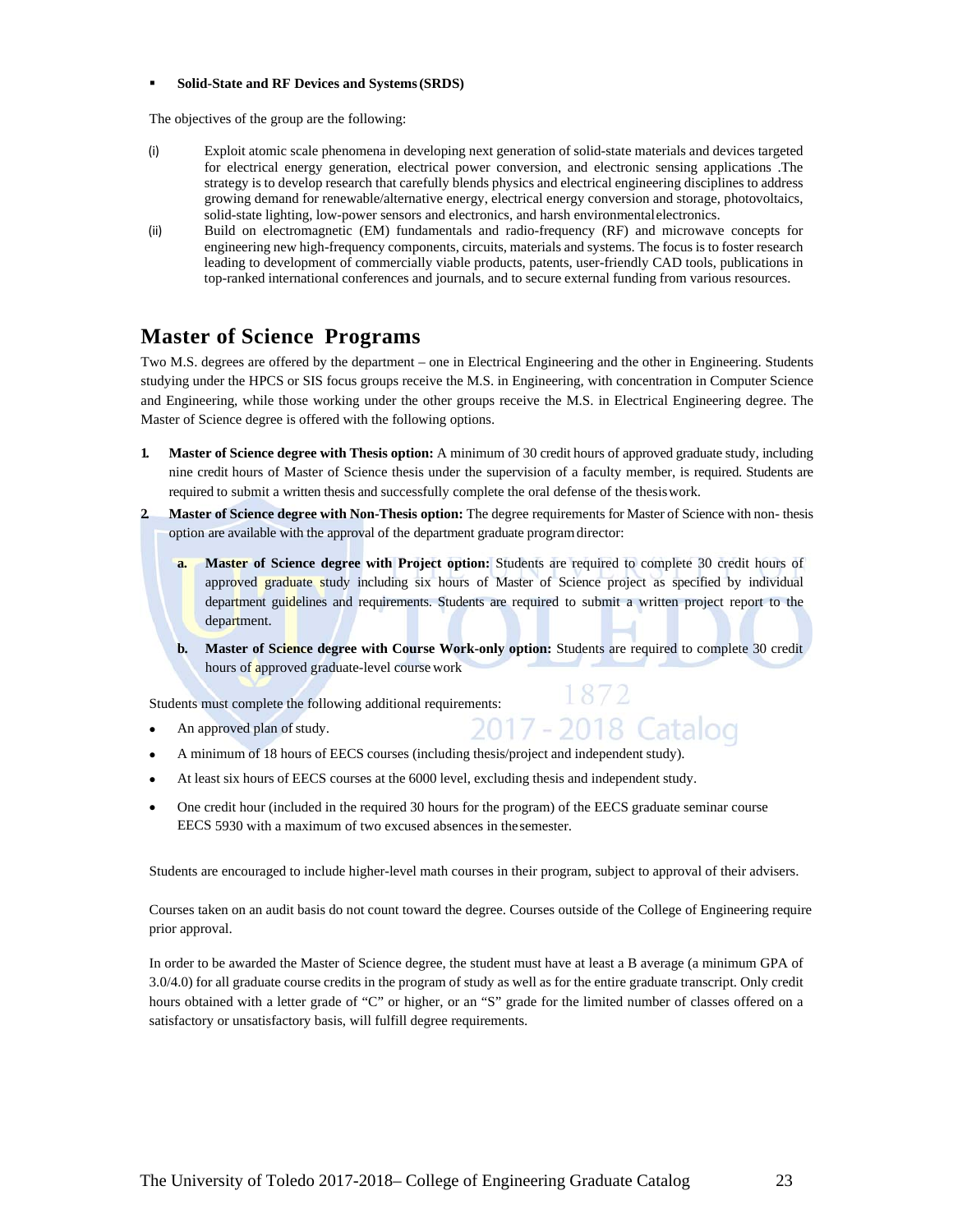## **Doctor of Philosophy Program**

Doctoral study in EECS leads to the degree of Doctor of Philosophy (Ph.D.) in Engineering. The Ph.D. degree is offered in two concentrations: Ph.D. in Engineering with concentration in Electrical Engineering (EE) and Ph.D. in Engineering with concentration in Computer Science and Engineering (CSE). Students majoring in EE may choose from the following focus groups: Communications, Control, and Signal Processing (CCSP), Power Electronics and Energy Systems (PEES), or Solid State and RF Devices and Systems (SRDS). Students majoring in Computer Science and Engineering may select either the High Performance Computing Systems (HPCS) or the Software and Intelligent Systems (SIS) focus group. A student must complete a total of at least 90 hours of graduate credit (including 45 credit hours of dissertation) beyond the bachelor's degree, or 60 credit hours beyond the M.S. degree. Doctoral candidacy requires satisfactory performance on the doctoral qualifying examination, selection of an academic adviser, and formation of a dissertation committee. Candidates are awarded the Ph.D. degree following: 1) satisfactory completion of the requisite credit hours beyond the M.S. /B.S. degree in a closely related field; and 2) successful defense of a dissertation that constitutes a fundamental advancement of knowledge in the field. The Ph.D. usually takes a minimum of three full years of graduate study beyond the M.S. degree.

The general requirements for the Ph.D. degree are:

- A minimum of 60 credit hours beyond the M.S. degree or a minimum of 90 credit hours beyond the B.S. degree. Out of these credit hours, a minimum of 45 credit hours should be devoted to research toward the student's dissertation.
- No more than three credit hours of independent study for students with an M.S. degree and no more than 15 credit hours of independent study for students with a B.S. degree may be counted toward the Ph.D. course requirement.
- The student must pursue, complete and publish a research manuscript that is demonstrated to be an original contribution to the field of study.
- The dissertation must be written and successfully defended publicly before the Ph.D. degree is conferred.
- Students must submit a minimum of two journal papers based on the dissertation research. Copies of the official letters of acknowledgments for the submitted papers should be given to the graduate director. Also, every student is required to attend the seminar class in EECS and maintain at least an 80 percent attendance-rate.

1872

#### **Ph.D. Qualifying Examination:**

The intent of the Ph.D. Qualifying Examination is to assess the student's potential for successfully completing doctoral level studies and research in the department. The student will be tested on five areas: three based on the core courses of the focus group; and two areas based on the recommended list in the student's focus group chosen in consultation with the student's advisor. These courses are enumerated solely for the purpose of defining the scope and coverage of the exam. The examination will be given in two written parts. Further details pertaining to the qualifying exam can be found in the EECS Graduate Handbook.

It is the responsibility of the student and the faculty adviser to formulate a program of study that satisfies requirements for the Ph.D. degree. The student's program of study should contain both breadth of knowledge and depth of specialization in one of the focus areas outlined earlier. The program must be approved by the faculty Adviser, the Advisory Committee, the Graduate Program Director, the Associate Dean of Graduate Studies of the College of Engineering and the College of Graduate Studies.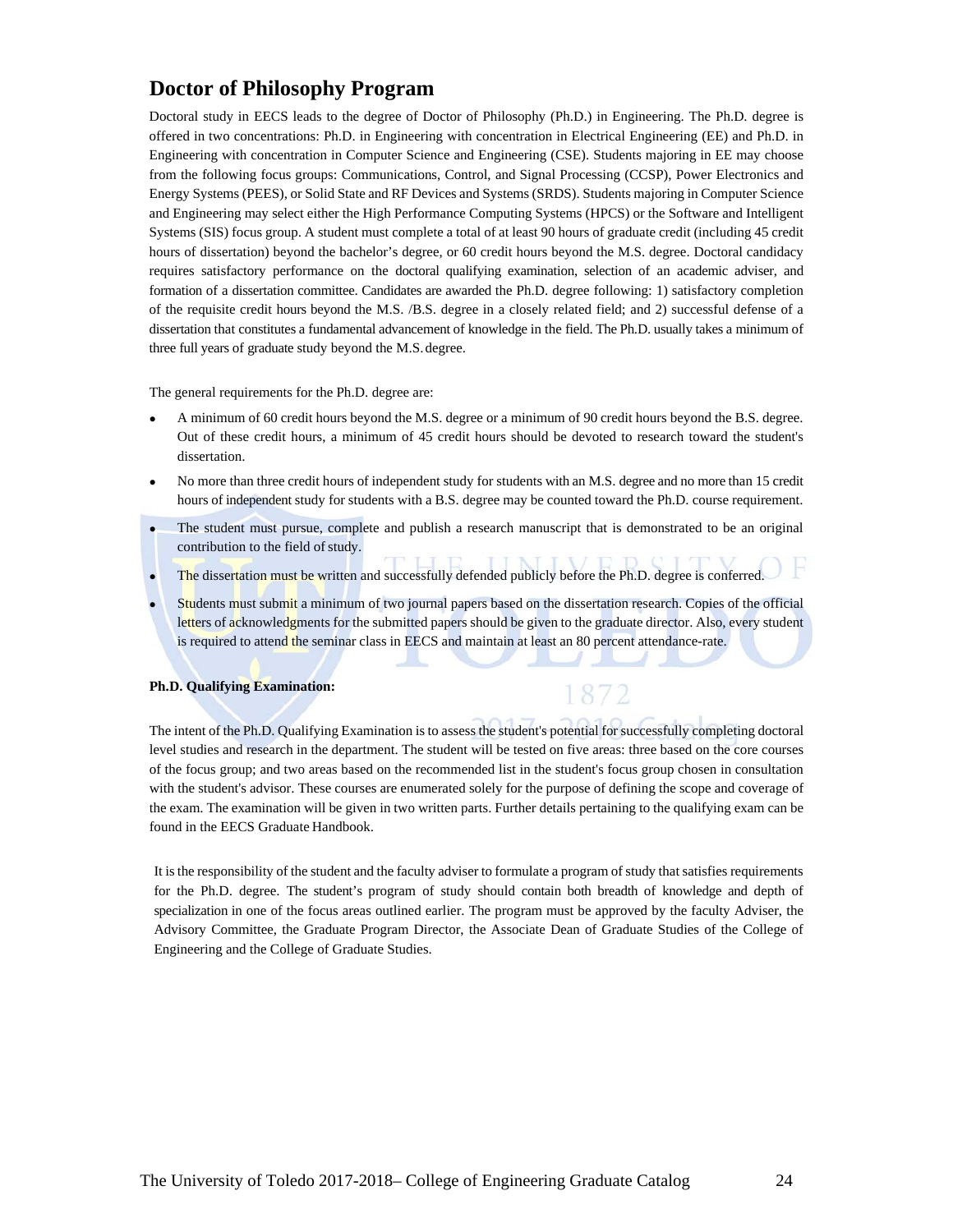# **Department of Mechanical, Industrial, and Manufacturing Engineering**

*Abdollah A. Afjeh, chair Efstratios Nikolaidis, graduate programs director* 

Graduate students enrolled in the Department of Mechanical, Industrial and Manufacturing Engineering (M.I.M.E.) may pursue the following degree programs: Master of Science in Industrial Engineering, Master of Science in Mechanical Engineering and Doctor of Philosophy in Engineering.

The fields of Mechanical Engineering are very diverse offering opportunities in research, design, product development and manufacturing. Major areas of Mechanical Engineering include aerodynamics, fluid dynamics, solid mechanics, bio-engineering, material sciences, nanotechnology, dynamics, automotive engineering, production and process, machine design, vibrations and control systems, and reliability-based design and optimization. The department features state of the art studies using modern equipment and techniques.

## **Research Focus Areas**

The current research of the department focuses on the following areas:

- **Computational and Experimental Thermal Sciences:** The computational and experimental thermal science research focus group encompasses broad research activities. These include research in such areas as alternative energy, computational fluid dynamics and heat transfer, tribology, flow stability and transition, vortex dynamics, drag reduction, small and medium engine turbines, microgravity flows, thermal systems simulation, biofluid flow dynamics, turbulent boundary layer characterization, experimental methods using hot wire/film anemometry, laser Doppler velocimetry, particle image velocimetry, and flow visualization techniques,. **D.R. Hixon**  (coordinator), A. Afjeh, S. Cioc, H. Sojoudi, C. Sheng.
- **Solid Mechanics and Design:** The objectives of the solid mechanics and design focus group are to conduct research that will advance the engineering knowledge base and lead to new processes and products in the broad areas of mechanical systems, dynamic systems and control, mechanical behavior of materials and mechanical design. Specifically, the research thrust of this group includes but is not limited to the dynamic behavior and control of mechanisms, machines, mechanical systems, processes, structures and smart material systems, including MEMS, biomechanics, design methodology, fatigue and fracture mechanics, machine dynamics, noise and vibration analysis and control, solid modeling and vehicle dynamics. **M. Elahinia** (coordinator), L. Berhan, A. Fatemi, M. S. Hefzy, E. Nikolaidis, M. Pourazady, R. Rizvi, B. Trease, H. Zhang.
- **Materials, Manufacturing and Systems:** The materials, manufacturing and systems focus group emphasizes solving manufacturing problems. Example problems include the development of processes for products, basic understanding of metal forming and cutting, and improvement of the environmental impact of industry. An essential aspect of this group is the blend of practical plant expertise with the benefits of computational technologies, including computer-aided design and manufacturing. Processes are understood from a "hands-on" perspective and expanded through defining theoretical models. Engineering materials are studied throughout their life cycle, from raw material acquisition, product creation and usage, remanufacturing, recycling and final material disposal. Key expertise within this group includes internationally recognized faculty in rapid prototyping, process engineering, grinding and abrasives engineering, facilities planning and modeling, and environmentally conscious manufacturing. **S. Bhaduri** (coordinator), M. Franchetti, A.H. Jayatissa, I. Marinescu, R. Rizvi, H. Sojoudi, H. Zhang.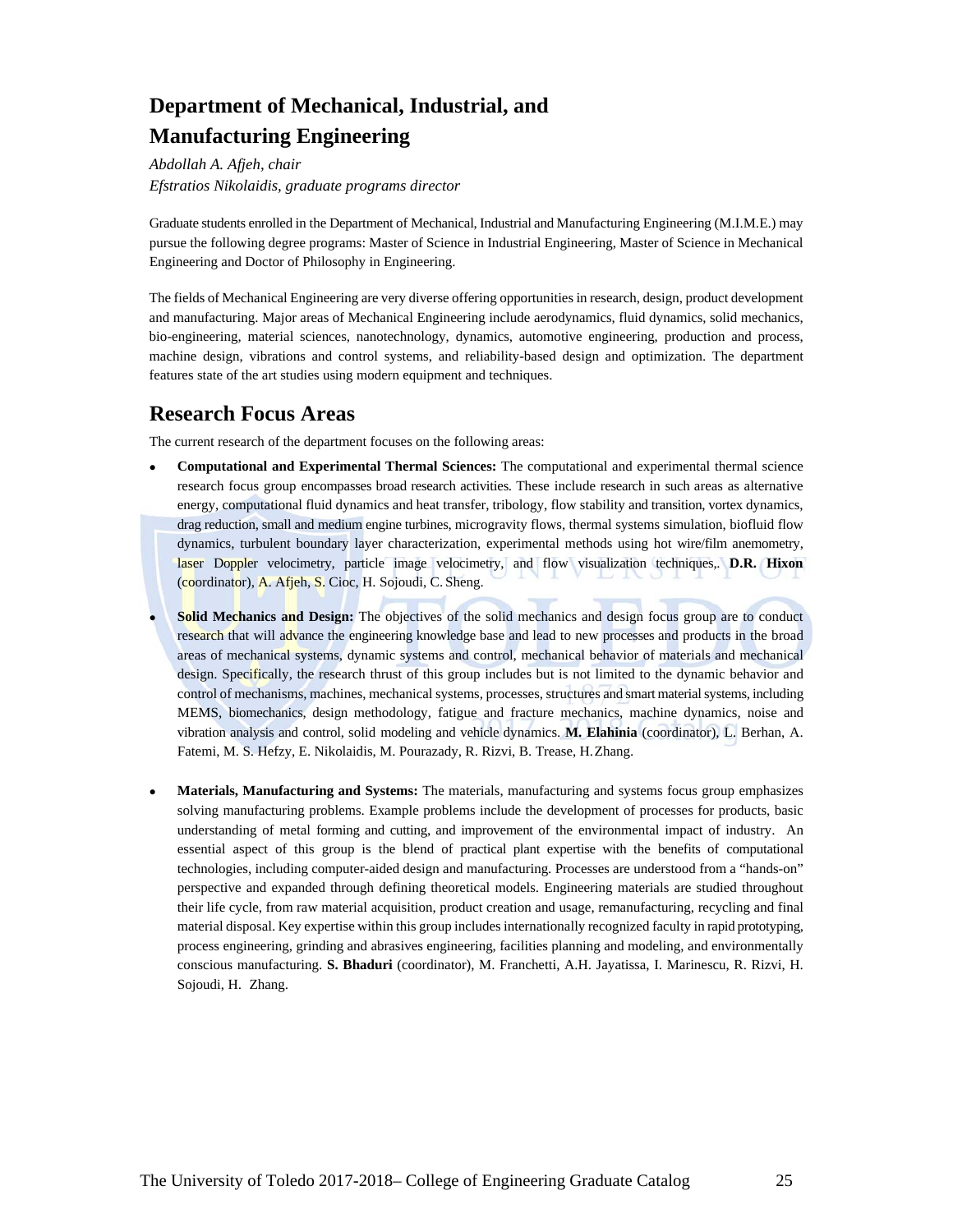## **Master of Science**

Applicants must hold a bachelor of science in mechanical or industrial engineering, or a closely related field, from an accredited engineering program. If the baccalaureate is in a non-engineering or science area, students may be required to complete prerequisite courses without graduate degree credit. The Master of Science degree program may be pursued with thesis, project and non-thesis options.

1. **Master of Science degree with thesis option:** The plan of study must include 30 hours of graduate work, including 9 credit hours of Master of Science thesis successfully completed under the supervision of an M.I.M.E. faculty member. Courses must be selected from those approved for graduate study (5000 level or above). A minimum of 12 hours of course work must be in the student's focus area of study.

#### **2. Master of Science degree with non-thesis options:**

- a. **Master of Science degree with project option:** Students are required to complete 30 credit hours at the graduate level, including six hours of Master of Science project under the supervision of a M.I.M.E. faculty member. The project option must be approved by the M.I.M.E. departmental chair or the graduate program director. Students are required to submit a professional, written project report to the department after due approval by the faculty adviser. The project report will then be logged and archived in the department as a technical report.
- b. **Master of Science degree with course work-only option:** Students are required to complete a minimum of 30 credit hours of graduate level course work as specified by the department.

The majority of a student's course work for all of the options will normally be from M.I.M.E. courses. Three or more hours of the course work must be from approved courses in advanced mathematics. A minimum of 12 credits must be 6000-level courses. A student may be required to complete more than the required minimum hours to satisfy prerequisite deficiencies specified as provisional admission conditions and/or to fulfill educational requirements for the program as specified by the adviser or department.

Also, all supported students are required to enroll and/or participate in a graduate seminar (MIME 6930 or equivalent) each semester. The department may specify additional credit or non-credit requirements for satisfactory completion as w e l l as enhancement of degree objectives. The plan of study for the Master of Science degree must be filed before 16 hours of academic course work has been completed. For full-time students, this normally will require that the plan of study be filed before registration for the second term.

For transfer credit, students should refer to the general policies of the College of Graduate Studies.

## **Doctoral Degree Program**

A satisfactory doctoral degree plan is developed jointly by the student and the dissertation adviser, subject to the approval of the department chair or graduate program director.

A minimum of 15 credit hours of regular 8000-level graduate courses taken for a letter grade beyond the M.S. degree is required for the doctoral degree program. Twelve of these 15 credit hours must be departmental graduate courses. Students entering the direct doctoral program with a bachelor's degree must complete 45 credit hours of graduate course work, of which 36 are regular departmental graduate courses beyond their bachelor's degree, and at least 27 credit hours must be at the 6000/8000 level. Other courses taken may include courses not listed as departmental courses, independent study courses, and courses taken S/U.

In addition to the above course requirements, all supported students are required to enroll and participate in a graduate seminar (MIME 8930 or equivalent) each semester. The department may specify additional credit or non-credit requirements, for satisfactory completion as well as enhancement of degree objectives.

For transfer credit, students should refer to the general policies of the College of Graduate Studies.

The University of Toledo 2017-2018– College of Engineering Graduate Catalog 26